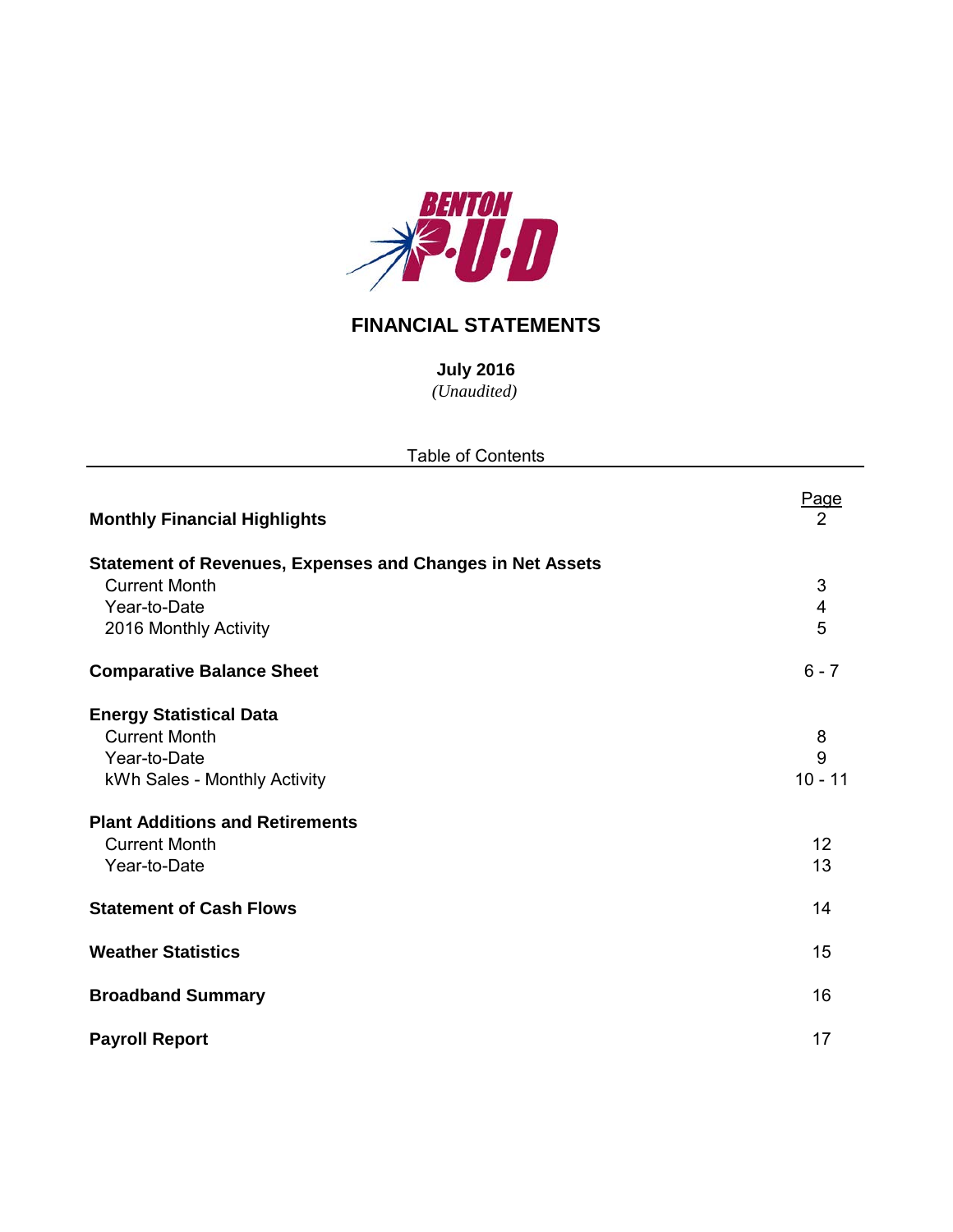

## *Financial Highlights*

*July 2016*



 *Issue date: 8/22/16*

Financial highlights for the month of July:

- $\triangleright$  District operations resulted in an increase in net assets of \$1.1M for the month.
- $\triangleright$  The average temperature of 76.7° was 0.4° below normal. Cooling degree days were 17% below average.
- $\triangleright$  Total retail kWh billed during July was down 13% from last year and 9% below budget.
- Net power supply costs were \$7.6 million for the month with sales for resale of \$827,000 and an average price of \$33 per MWh.
- > July's non-power operating costs of \$1.5 million before taxes and depreciation were 18% below budget.

 $\triangleright$  Net capital expenditures were \$974,000 for the month.

| (in thousands of dollars)     |          |           |            |           |         |          |          |     |            |     |            |            |                  |               |                 |
|-------------------------------|----------|-----------|------------|-----------|---------|----------|----------|-----|------------|-----|------------|------------|------------------|---------------|-----------------|
|                               |          |           |            |           |         |          |          |     |            |     |            |            |                  | <b>Annual</b> |                 |
| <b>Change in Net Position</b> | Jan      | Feb       | Mar        | Apr       | May     | Jun      | Jul      | Aug | <b>Sep</b> | Oct | <b>Nov</b> | <b>Dec</b> | <b>Total YTD</b> | <b>Budget</b> | <b>Forecast</b> |
| Actual                        | (\$517   | (\$1,277) | \$969      | (S1,658)  | (\$170) | \$1,854  | \$1,090  |     |            |     |            |            | \$291            |               |                 |
| <b>Budget</b>                 | (S464)   | (\$1,452) | \$511      | (S2, 381) | \$99    | \$1,545  | \$1,478  |     |            |     |            |            | ( \$663)         | (\$15)        | (\$359)         |
|                               |          |           |            |           |         |          |          |     |            |     |            |            |                  |               |                 |
|                               |          |           |            |           |         |          |          |     |            |     |            |            |                  | Annual        |                 |
| <b>Net Margin</b>             | Jan      | Feb       | Mar        | Apr       | May     | Jun      | Jul      | Aug | Sep        | Oct | <b>Nov</b> | <b>Dec</b> | Total            | <b>Budget</b> | Forecast        |
| <b>Retail Revenues</b>        | \$10.135 | \$8,777   | \$9,344    | \$8,907   | \$9,284 | \$10,856 | \$11,262 |     |            |     |            |            | \$68,567         | \$119,265     | \$116,882       |
| Less: Net Power Costs         | (6,806)  | (6, 275)  | (5,947)    | (6,601)   | (5,936) | (6, 828) | (7, 565) |     |            |     |            |            | (45, 958)        | (81, 688)     | (79, 415)       |
| Net Margin                    | \$3,329  | \$2,502   | \$3,397    | \$2,307   | \$3,348 | \$4,028  | \$3,697  |     |            |     |            |            | \$22,609         | \$37,578      | \$37,467        |
|                               |          |           |            |           |         |          |          |     |            |     |            |            |                  |               |                 |
|                               |          |           |            |           |         |          |          |     |            |     |            |            |                  | Annual        |                 |
| <b>Net Capital Costs</b>      | Jan      | Feb       | <b>Mar</b> | Apr       | May     | Jun      | Jul      | Aug | <b>Sep</b> | Oct | <b>Nov</b> | <b>Dec</b> | <b>Total</b>     | <b>Budget</b> | <b>Forecast</b> |
| <b>Capital Expenditures</b>   | \$993    | \$997     | \$1,275    | \$572     | \$1,177 | \$1,163  | \$1,007  |     |            |     |            |            | \$7,184          | \$15,566      | \$17,526        |
| Less: Capital Contributions   | (155)    | (98)      | (109)      | (53)      | (202)   | (55)     | (33)     |     |            |     |            |            | (705)            | (1, 285)      | (1, 341)        |
| Net Capital Costs             | \$837    | \$899     | \$1,166    | \$519     | \$975   | \$1,108  | \$974    |     |            |     |            |            | \$6,479          | \$14,281      | \$16,186        |
|                               |          |           |            |           |         |          |          |     |            |     |            |            |                  |               |                 |
|                               |          |           |            |           |         |          |          |     |            |     |            |            | <b>YTD</b>       | Annual        |                 |
| <b>Load Statistics</b>        | Jan      | Feb       | <b>Mar</b> | Apr       | May     | Jun      | Jul      | Aug | Sep        | Oct | <b>Nov</b> | <b>Dec</b> | Average          | <b>Budget</b> |                 |
| aMW - Retail Sales Billed     | 192      | 175       | 145        | 194       | 205     | 257      | 258      |     |            |     |            |            | 204              | 202           |                 |



## **July Power Resource Stack**



\*2016 budget included a 4.9% revenue increase and the forecast includes the proposed 4.9% revenue increase.





| <b>Other Statistics</b>                    |             |         |
|--------------------------------------------|-------------|---------|
| Unrestricted Undesignated Reserves         | \$<br>27.9  | million |
| Bond Insurance Replacement (designated) \$ | 3.1         | million |
| Power Market Volatility (designated)       | \$<br>3.3   | million |
| Special Capital (designated)               | \$<br>5.3   | million |
| Customer Deposits (designated)             | \$<br>1.4   | million |
| Bond Principal & Interest (restricted)     | \$<br>2.8   | million |
| Bond Reserve Account (restricted)          | \$<br>1.1   | million |
| <b>Net Utility Plant</b>                   | \$<br>120.2 | million |
| Long-Term Debt                             | \$<br>52.6  | million |
| Active Service Agreements                  | 51.719      |         |
| Non-Contingent Employees                   | 151.25      |         |
| Contingent YTD FTE's                       | 2.33        |         |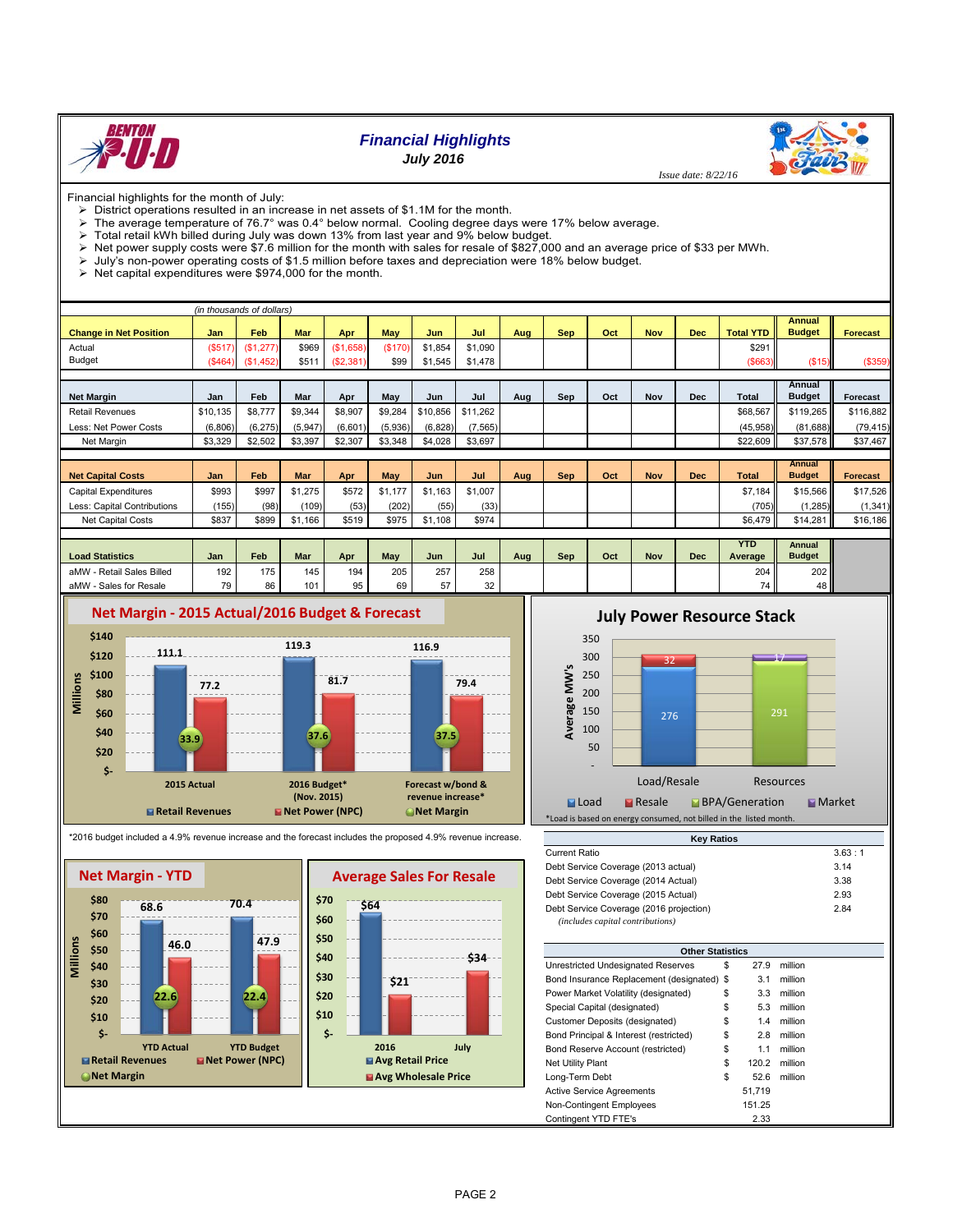### **PUBLIC UTILITY DISTRICT NO.1 OF BENTON COUNTY STATEMENT OF REVENUES, EXPENSES, AND CHANGES IN NET POSITION CURRENT MONTH**

|                                                            |               | 7/31/2016     |                          | 7/31/2015     |                          |
|------------------------------------------------------------|---------------|---------------|--------------------------|---------------|--------------------------|
|                                                            | <b>ACTUAL</b> | <b>BUDGET</b> | <b>PCT</b><br><b>VAR</b> | <b>ACTUAL</b> | <b>PCT</b><br><b>VAR</b> |
| <b>OPERATING REVENUES</b>                                  |               |               |                          |               |                          |
| Energy Sales - Retail                                      | \$12,174,362  | \$12,989,828  | -6%                      | \$12,690,347  | $-4%$                    |
| <b>Energy Sales for Resale</b>                             | 826,988       | 1,898,392     | -56%                     | 603,693       | 37%                      |
| Transmission of Power for Others                           | 41,557        | 57,202        | $-27%$                   | 24,249        | 71%                      |
| <b>Broadband Revenue</b>                                   | 169,708       | 164,953       | 3%                       | 164,763       | 3%                       |
| <b>Other Revenue</b>                                       | 186,859       | 90,916        | 106%                     | 64,419        | 190%                     |
| <b>TOTAL OPERATING REVENUES</b>                            | 13,399,474    | 15,201,291    | $-12%$                   | 13,547,471    | $-1%$                    |
| <b>OPERATING EXPENSES</b>                                  |               |               |                          |               |                          |
| <b>Purchased Power</b>                                     | 7,316,031     | 8,508,569     | $-14%$                   | 8,264,037     | $-11%$                   |
| Purchased Transmission & Ancillary Services                | 1,120,410     | 1,141,394     | $-2%$                    | 1,113,846     | 1%                       |
| <b>Conservation Program</b>                                | (3,062)       | 11,893        | $-126%$                  | 157,228       | $-102%$                  |
| <b>Total Power Supply</b>                                  | 8,433,379     | 9,661,856     | $-13%$                   | 9,535,111     | $-12%$                   |
| Transmission Operation & Maintenance                       | 7,375         | 6,650         | 11%                      | (6,889)       | >200%                    |
| Distribution Operation & Maintenance                       | 667,475       | 682,714       | $-2%$                    | 753,806       | $-11%$                   |
| <b>Broadband Expense</b>                                   | 82,677        | 169,130       | $-51%$                   | 128,766       | $-36%$                   |
| Customer Accounting, Collection & Information              | 263,892       | 398,958       | $-34%$                   | 305,566       | $-14%$                   |
| Administrative & General                                   | 495,672       | 589,232       | $-16%$                   | 667,365       | $-26%$                   |
| Subtotal before Taxes & Depreciation                       | 1,517,091     | 1,846,684     | $-18%$                   | 1,848,614     | $-18%$                   |
| Taxes                                                      | 1,135,272     | 1,177,991     | $-4%$                    | 1,237,709     | $-8%$                    |
| Depreciation & Amortization                                | 1,123,931     | 962,134       | 17%                      | 807,302       | 39%                      |
| <b>Total Other Operating Expenses</b>                      | 3,776,294     | 3,986,809     | $-5%$                    | 3,893,625     | $-3%$                    |
| <b>TOTAL OPERATING EXPENSES</b>                            | 12,209,673    | 13,648,665    | $-11%$                   | 13,428,736    | $-9%$                    |
| <b>OPERATING INCOME (LOSS)</b>                             | 1,189,801     | 1,552,626     | -23%                     | 118,735       | >200%                    |
| <b>NONOPERATING REVENUES &amp; EXPENSES</b>                |               |               |                          |               |                          |
| Interest Income                                            | 35,461        | 19,016        | 86%                      | 25,660        | 38%                      |
| Other Income                                               | 23,101        | 31,339        | -26%                     | 29.057        | $-20%$                   |
| <b>Interest Expense</b>                                    | (210, 403)    | (206, 837)    | 2%                       | (229, 483)    | $-8%$                    |
| Debt Discount/Premium Amortization & Loss on Defeased Debt | 35,230        | 35,230        | 0%                       | 36,018        | $-2%$                    |
| MtM Gain/(Loss) on Investments                             | (16, 498)     |               | n/a                      | 45,040        | $-137%$                  |
| <b>TOTAL NONOPERATING REVENUES &amp; EXPENSES</b>          | (133, 108)    | (121, 252)    | 10%                      | (93, 707)     | 42%                      |
| INCOME (LOSS) BEFORE CAPITAL CONTRIBUTIONS                 | 1,056,693     | 1,431,374     | $-26%$                   | 25,028        | >200%                    |
| <b>CAPITAL CONTRIBUTIONS</b>                               | 33,184        | 46,676        | $-29%$                   | 133,675       | $-75%$                   |
| <b>CHANGE IN NET POSITION</b>                              | \$1,089,877   | \$1,478,050   | -26%                     | \$158,703     | >200%                    |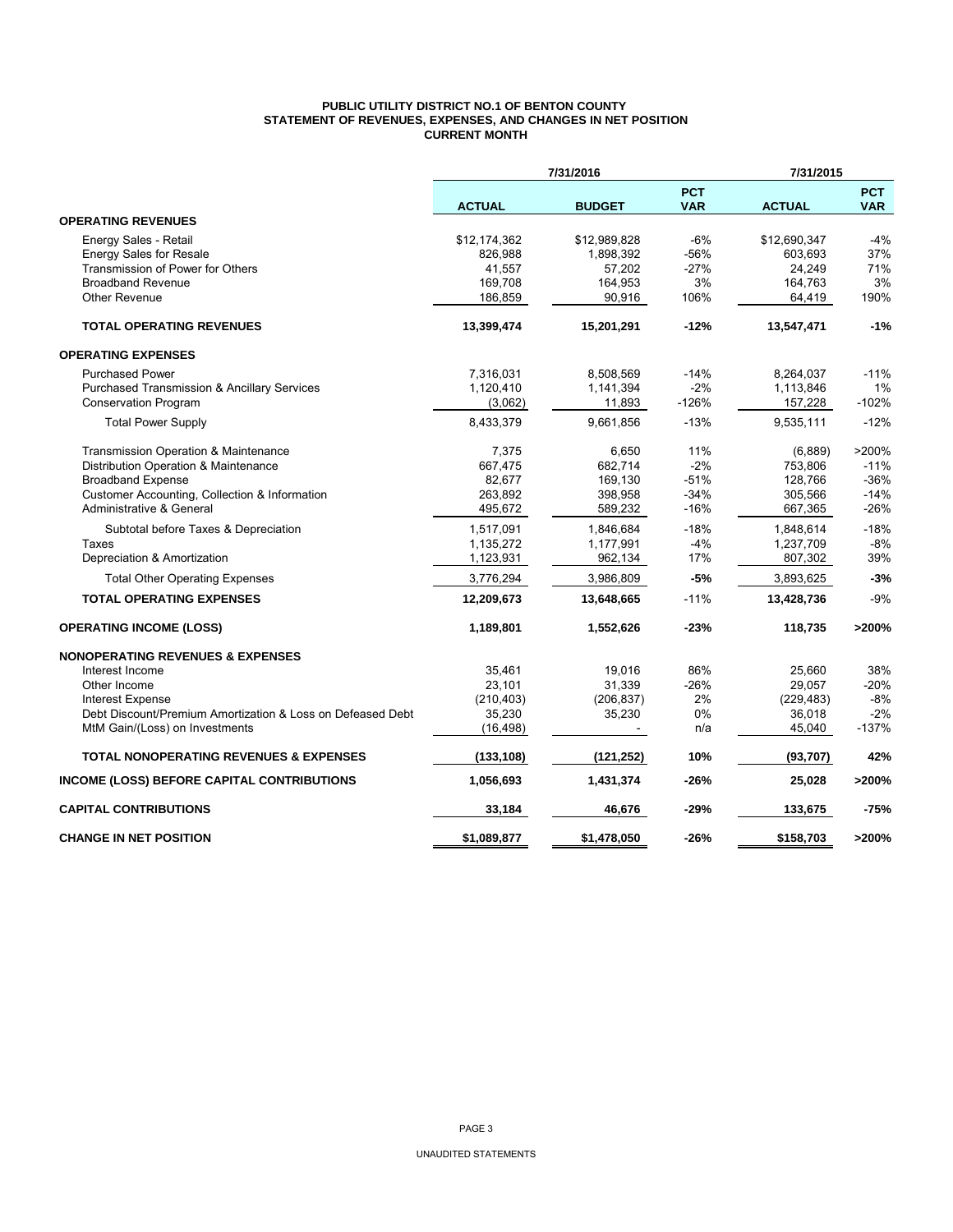## **PUBLIC UTILITY DISTRICT NO.1 OF BENTON COUNTY STATEMENT OF REVENUES, EXPENSES, AND CHANGE IN NET POSITION YEAR TO DATE**

|                                                            |               | 7/31/2016     |                          | 7/31/2015     |                          |
|------------------------------------------------------------|---------------|---------------|--------------------------|---------------|--------------------------|
|                                                            | <b>ACTUAL</b> | <b>BUDGET</b> | <b>PCT</b><br><b>VAR</b> | <b>ACTUAL</b> | <b>PCT</b><br><b>VAR</b> |
| <b>OPERATING REVENUES</b>                                  |               |               |                          |               |                          |
| Energy Sales - Retail                                      | \$70,690,277  | \$72,525,242  | $-3%$                    | \$69,345,593  | 2%                       |
| <b>Energy Sales for Resale</b>                             | 8,506,268     | 10,176,368    | $-16%$                   | 9,989,675     | -15%                     |
| Transmission of Power for Others                           | 487,191       | 400,414       | 22%                      | 362,191       | 35%                      |
| <b>Broadband Revenue</b>                                   | 1,179,007     | 1,218,800     | $-3%$                    | 1,149,645     | 3%                       |
| <b>Other Revenue</b>                                       | 1,211,695     | 1,093,237     | 11%                      | 1,020,246     | 19%                      |
| <b>TOTAL OPERATING REVENUES</b>                            | 82,074,437    | 85,414,061    | $-4%$                    | 81,867,349    | 0%                       |
| <b>OPERATING EXPENSES</b>                                  |               |               |                          |               |                          |
| <b>Purchased Power</b>                                     | 47,094,893    | 50,728,318    | -7%                      | 47,934,954    | $-2%$                    |
| <b>Purchased Transmission &amp; Ancillary Services</b>     | 7,667,814     | 7,694,437     | 0%                       | 7,549,339     | 2%                       |
| Conservation Program                                       | 181,891       | 83,251        | 118%                     | 292,848       | -38%                     |
| <b>Total Power Supply</b>                                  | 54,944,597    | 58,506,006    | $-6%$                    | 55,777,141    | $-1%$                    |
| <b>Transmission Operation &amp; Maintenance</b>            | 111,153       | 46.550        | 139%                     | 67,459        | 65%                      |
| Distribution Operation & Maintenance                       | 5,006,254     | 5,220,502     | $-4%$                    | 5,248,041     | $-5%$                    |
| <b>Broadband Expense</b>                                   | 489,101       | 557,522       | $-12%$                   | 597,849       | $-18%$                   |
| Customer Accounting, Collection & Information              | 1.941.178     | 2,230,372     | $-13%$                   | 2.068.971     | $-6%$                    |
| Administrative & General                                   | 3,665,728     | 3,957,507     | $-7%$                    | 4,313,128     | $-15%$                   |
| Subtotal before Taxes & Depreciation                       | 11,213,414    | 12,012,453    | $-7%$                    | 12,295,448    | $-9%$                    |
| Taxes                                                      | 7,464,941     | 7,583,328     | $-2%$                    | 7,257,003     | 3%                       |
| Depreciation & Amortization                                | 8,052,982     | 7,842,426     | 3%                       | 7,820,384     | 3%                       |
| <b>Total Other Operating Expenses</b>                      | 26,731,337    | 27,438,207    | $-3%$                    | 27,372,834    | $-2%$                    |
| <b>TOTAL OPERATING EXPENSES</b>                            | 81,675,934    | 85,944,213    | $-5%$                    | 83,149,975    | $-2%$                    |
| <b>OPERATING INCOME (LOSS)</b>                             | 398,503       | (530, 152)    | $-175%$                  | (1, 282, 626) | $-131%$                  |
| <b>NONOPERATING REVENUES &amp; EXPENSES</b>                |               |               |                          |               |                          |
| Interest Income                                            | 184,920       | 183,358       | 1%                       | 176,207       | 5%                       |
| Other Income                                               | 193,705       | 219,373       | $-12%$                   | 345,465       | $-44%$                   |
| <b>Other Expense</b>                                       |               |               | n/a                      |               | n/a                      |
| <b>Interest Expense</b>                                    | (1,483,739)   | (1,463,794)   | 1%                       | (1,627,240)   | $-9%$                    |
| Debt Discount/Premium Amortization & Loss on Defeased Debt | 246,611       | 246,610       | 0%                       | 252,126       | $-2%$                    |
| MtM Gain/(Loss) on Investments                             | 45,482        |               | n/a                      | 46,380        | $-2%$                    |
| Loss in Joint Ventures/Special Assessments                 |               |               | n/a                      |               | n/a                      |
| <b>TOTAL NONOPERATING REVENUES &amp; EXPENSES</b>          | (813, 021)    | (814, 453)    | 0%                       | (807,062)     | 1%                       |
| <b>INCOME (LOSS) BEFORE CAPITAL CONTRIBUTIONS</b>          | (414, 517)    | (1, 344, 605) | $-69%$                   | (2,089,688)   | -80%                     |
| <b>CAPITAL CONTRIBUTIONS</b>                               | 705,439       | 681,388       | 4%                       | 1,382,322     | -49%                     |
| <b>CHANGE IN NET POSITION</b>                              | 290,922       | (663, 217)    | $-144%$                  | (707, 365)    | $-141%$                  |
| TOTAL NET POSITION, BEGINNING OF YEAR                      | 116,306,568   | 116,306,568   | 0%                       | 118,738,421   | $-2%$                    |
| TOTAL NET POSITION, END OF YEAR                            | 116.597.490   | 115.643.351   | 1%                       | 118,031,056   | $-1%$                    |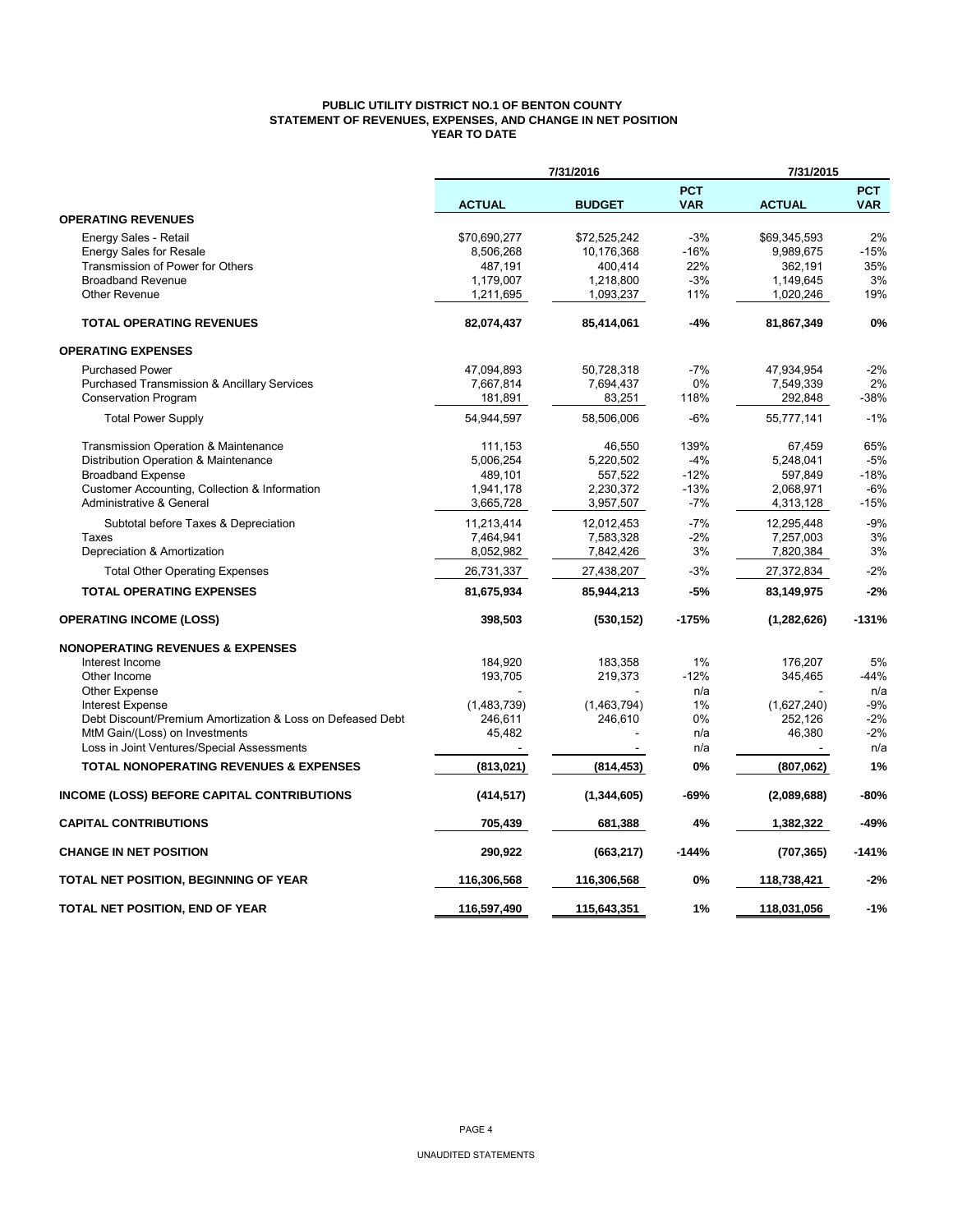### **PUBLIC UTILITY DISTRICT NO. 1 OF BENTON COUNTY STATEMENT OF REVENUES, EXPENSES, AND CHANGE IN NET POSITION 2016 MONTHLY ACTIVITY**

|                                                        | January     | February                  | March          | <b>April</b>            | May          | June                      | July        | August | September | October | November | December | <b>Total</b> |
|--------------------------------------------------------|-------------|---------------------------|----------------|-------------------------|--------------|---------------------------|-------------|--------|-----------|---------|----------|----------|--------------|
| <b>OPERATING REVENUES</b>                              |             |                           |                |                         |              |                           |             |        |           |         |          |          |              |
| Energy Sales - Retail                                  | \$9,911,477 | \$8,688,046               | \$10,050,551   | \$8,592,295             | \$9,132,175  | \$12,141,371 \$12,174,362 |             |        |           |         |          |          | \$70,690,277 |
| <b>Energy Sales for Resale</b>                         | 1,484,296   | 1,363,659                 | 1,537,368      | 1,173,525               | 1,047,005    | 1,073,427                 | 826,988     |        |           |         |          |          | 8,506,268    |
| Transmission of Power for Others                       | 68,103      | 77,460                    | 93,851         | 97,686                  | 67,768       | 40,767                    | 41,557      |        |           |         |          |          | 487,192      |
| <b>Broadband Revenue</b>                               | 162.760     | 171,089                   | 168,670        | 167,896                 | 168,783      | 170,101                   | 169,708     |        |           |         |          |          | 1,179,007    |
| <b>Other Electric Revenue</b>                          | 41.560      | 114,818                   | 538,251        | 77,069                  | 152,767      | 100,373                   | 186,859     |        |           |         |          |          | 1,211,697    |
| <b>TOTALOPERATING REVENUES</b>                         | 11,668,196  | 10,415,072                | 12,388,691     | 10,108,471              | 10,568,498   | 13,526,039                | 13,399,474  |        |           |         |          |          | 82,074,441   |
| <b>OPERATING EXPENSES</b>                              |             |                           |                |                         |              |                           |             |        |           |         |          |          |              |
| <b>Purchased Power</b>                                 | 7,209,954   | 6,598,428                 | 6,395,487      | 6,762,894               | 5,933,494    | 6,878,606                 | 7,316,031   |        |           |         |          |          | 47,094,894   |
| <b>Purchased Transmission &amp; Ancillary Services</b> | 1,126,226   | 997,796                   | 1,156,184      | 1,048,210               | 1,095,458    | 1,130,664                 | 1,120,410   |        |           |         |          |          | 7,674,948    |
| <b>Conservation Program</b>                            | 22,430      | 120,266                   | 26,344         | 60,645                  | 22,082       | (66, 815)                 | (3,062)     |        |           |         |          |          | 181,890      |
| <b>Total Power Supply</b>                              | 8,358,610   | 7,716,490                 | 7,578,015      | 7,871,749               | 7,051,034    | 7,942,455                 | 8,433,379   |        |           |         |          |          | 54,951,732   |
| Transmission Operation & Maintenance                   | 4,760       | 5,109                     | 12,764         | 33,026                  | 18,489       | 22,498                    | 7,375       |        |           |         |          |          | 104,021      |
| Distribution Operation & Maintenance                   | 639,737     | 773,430                   | 714,348        | 707,747                 | 790,398      | 713,118                   | 667,475     |        |           |         |          |          | 5,006,253    |
| <b>Broadband Expense</b>                               | 25,524      | 51,636                    | 83,545         | 78,214                  | 87,954       | 79,551                    | 82,677      |        |           |         |          |          | 489,101      |
| Customer Accounting, Collection & Information          | 190,012     | 277,209                   | 326,396        | 278,252                 | 306,587      | 298,830                   | 263,892     |        |           |         |          |          | 1,941,178    |
| Administrative & General                               | 637,442     | 556,470                   | 507,316        | 530,492                 | 487,474      | 450,863                   | 495,672     |        |           |         |          |          | 3,665,729    |
| Subtotal before Taxes & Depreciation                   | 1,497,475   | 1,663,854                 | 1,644,369      | 1,627,731               | 1,690,902    | 1,564,860                 | 1,517,091   |        |           |         |          |          | 11,206,282   |
| Taxes                                                  | 1,235,004   | 1,079,121                 | 1,019,926      | 966,648                 | 948,699      | 1,080,272                 | 1,135,272   |        |           |         |          |          | 7,464,942    |
| Depreciation & Amortization                            | 1,191,201   | 1,202,757                 | 1,194,304      | 1,199,710               | 1,104,863    | 1,036,216                 | 1,123,931   |        |           |         |          |          | 8,052,982    |
|                                                        |             |                           |                |                         |              |                           |             |        |           |         |          |          |              |
| <b>Total Other Operating Expenses</b>                  | 3,923,680   | 3,945,732                 | 3,858,599      | 3,794,089               | 3,744,464    | 3,681,348                 | 3,776,294   |        |           |         |          |          | 26,724,206   |
| <b>TOTAL OPERATING EXPENSES</b>                        | 12,282,290  | 11,662,222                | 11,436,614     | 11,665,838              | 10,795,498   | 11,623,803                | 12,209,673  |        |           |         |          |          | 81,675,938   |
| <b>OPERATING INCOME (LOSS)</b>                         | (614, 094)  | (1, 247, 150)             | 952,077        | (1,557,367)             | (227,000)    | 1,902,236                 | 1,189,801   |        |           |         |          |          | 398,503      |
| <b>NONOPERATING REVENUES &amp; EXPENSES</b>            |             |                           |                |                         |              |                           |             |        |           |         |          |          |              |
| Interest Income                                        | 26,798      | 26,236                    | 29,676         | 12,269                  | 28,586       | 25,894                    | 35,461      |        |           |         |          |          | 184,920      |
| Other Income                                           | 9           | 50                        | 98,287         | 22,533                  | 26,652       | 23,075                    | 23,101      |        |           |         |          |          | 193,707      |
| Other Expense                                          |             |                           | $\blacksquare$ | $\blacksquare$          |              | $\sim$                    | $\sim$      |        |           |         |          |          |              |
| <b>Interest Expense</b>                                | (179, 979)  | (178, 913)                | (273, 389)     | (220, 230)              | (210, 296)   | (210, 530)                | (210, 403)  |        |           |         |          |          | (1,483,740)  |
| Debt Discount & Expense Amortization                   | 35,230      | 35,230                    | 35,230         | 35,230                  | 35,230       | 35,230                    | 35,230      |        |           |         |          |          | 246,610      |
| MtM Gain/(Loss) on Investments                         | 59,560      | (10, 640)                 | 18,020         | (3,260)                 | (25,040)     | 23,340                    | (16, 498)   |        |           |         |          |          | 45,482       |
| Loss in Joint Ventures/Special Assessments             | $\sim$      | $\blacksquare$            | $\blacksquare$ | $\blacksquare$          | $\sim$       | $\sim$                    |             |        |           |         |          |          | $\sim$       |
| <b>TOTAL NONOPERATING REV/EXP</b>                      | (58, 382)   | (128, 037)                | (92, 176)      | (153, 458)              | (144, 868)   | (102, 991)                | (133, 109)  |        |           |         |          |          | (813, 021)   |
| <b>INCOME (LOSS) BEFORE CAPITAL CONTRIBUTIONS</b>      | (672, 476)  | (1, 375, 187)             | 859,901        | (1,710,825)             | (371, 868)   | 1,799,245                 | 1,056,692   |        |           |         |          |          | (414, 518)   |
| <b>CAPITAL CONTRIBUTIONS</b>                           | 155,353     | 97,986                    | 109,333        | 52,806                  | 201,727      | 55,050                    | 33,184      |        |           |         |          |          | 705,439      |
| <b>CHANGE IN NET POSITION</b>                          |             | (\$517,123) (\$1,277,201) |                | \$969,234 (\$1,658,019) | (\$170, 141) | \$1,854,295               | \$1,089,876 | \$0    | \$0       | \$0     | \$0      | \$0      | \$290,921    |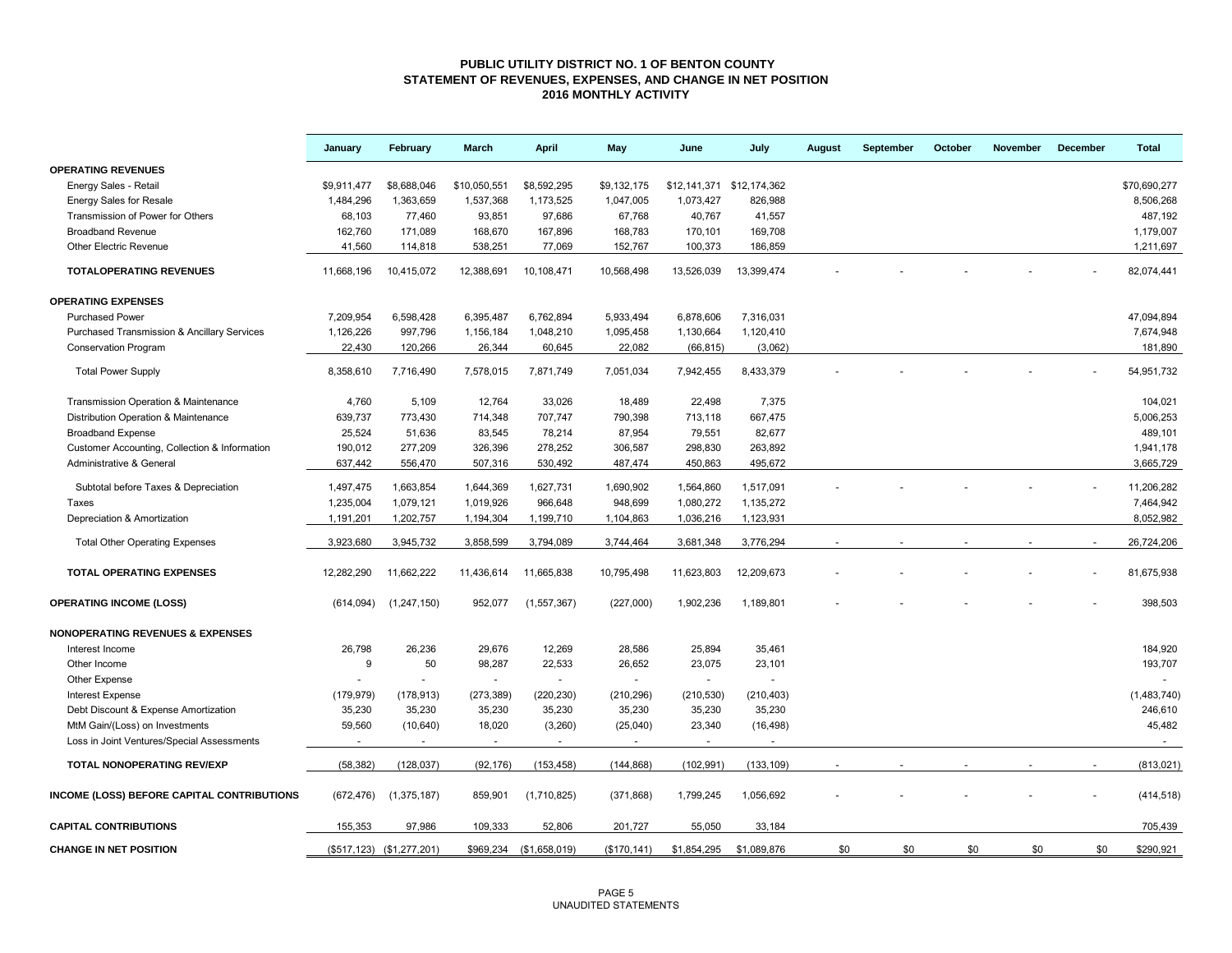#### **PUBLIC UTILITY DISTRICT NO. 1 OF BENTON COUNTY COMPARATIVE STATEMENT OF NET POSITION ASSETS AND DEFERRED OUTFLOWS OF RESOURCES**

|                                                           |                          |                 | Increase/(Decrease) |         |
|-----------------------------------------------------------|--------------------------|-----------------|---------------------|---------|
|                                                           | 7/31/2016                | 7/31/2015       | <b>Amount</b>       | Percent |
| <b>ASSETS</b>                                             |                          |                 |                     |         |
| <b>CURRENT ASSETS</b>                                     |                          |                 |                     |         |
| Cash, Cash Equivalents, and Investments                   |                          |                 |                     |         |
| Unrestricted Cash & Cash Equivalents                      | \$30,765,321             | \$34,018,889    | (\$3,253,568)       |         |
| Designated Debt Service Reserve Fund                      | 3,056,020                | 4,000,000       | (943,980)           |         |
| Designated Power Market Voltly                            | 3,300,000                | 4,300,000       | (1,000,000)         |         |
| Designated Special Capital Rsv                            | 5,300,000                | 6,700,000       | (1,400,000)         |         |
| <b>Designated Customer Deposits</b>                       | 1,400,000                | 1,400,000       |                     |         |
| Accounts Receivable, net                                  | 10,935,254               | 11,043,644      | (108, 390)          |         |
| <b>BPA Prepay Receivable</b>                              | 600,000                  | 600,000         |                     |         |
| <b>Accrued Interest Receivable</b>                        | 31,972                   | 102,173         | (70, 201)           |         |
| Wholesale Power Receivable                                | 423,219                  | (186, 465)      | 609,684             |         |
| <b>Accrued Unbilled Revenue</b>                           | 3,500,000                | 3,150,000       | 350,000             |         |
| <b>Inventory Materials &amp; Supplies</b>                 | 5,849,616                | 5,292,579       | 557,037             |         |
| Prepaid Expenses & Option Premiums                        | 366,009                  | 593,465         | (227, 456)          |         |
| <b>Total Current Assets</b>                               | 65,527,411               | 71,014,284      | (5,486,873)         | $-8%$   |
| <b>NONCURRENT ASSETS</b>                                  |                          |                 |                     |         |
| Restricted Bond Reserve Fund                              | 1,083,997                | 140,017         | 943,980             |         |
| <b>Other Receivables</b>                                  | 96,714                   | 94,549          | 2.165               |         |
| Unamortized Debt Expense                                  | $\overline{\phantom{a}}$ |                 |                     |         |
| <b>Preliminary Surveys</b>                                | 64.988                   | 297.205         | (232, 216)          |         |
| <b>BPA Prepay Receivable</b>                              | 6,700,000                | 7,300,000       | (600,000)           |         |
| Deferred Purchased Power Costs                            | 8,100,074                | 8,311,564       | (211, 491)          |         |
| <b>Deferred Conservation Costs</b>                        |                          |                 |                     |         |
| Other Deferred Charges                                    |                          |                 |                     |         |
|                                                           | 16,045,773               | 16,143,335      | 502,438             | $-1%$   |
| <b>Utility Plant</b>                                      |                          |                 |                     |         |
| Land and Intangible Plant                                 | 3,466,313                | 3,397,726       | 68,587              |         |
| <b>Electric Plant in Service</b>                          | 299,334,676              | 291,315,312     | 8,019,364           |         |
| <b>Construction Work in Progress</b>                      | 4,345,280                | 2,562,951       | 1,782,329           |         |
| <b>Accumulated Depreciation</b>                           | (186, 946, 994)          | (176, 950, 773) | (9,996,221)         |         |
| <b>Net Utility Plant</b>                                  | 120,199,275              | 120,325,216     | (125, 942)          | 0%      |
| <b>Total Noncurrent Assets</b>                            | 136,245,048              | 136,468,552     | (223, 504)          | 0%      |
| <b>Total Assets</b>                                       | 201,772,459              | 207,482,836     | (5,710,377)         | -3%     |
|                                                           |                          |                 |                     |         |
| DEFERRED OUTFLOWS OF RESOURCES                            |                          |                 |                     |         |
| Unamortized Loss on Defeased Debt                         | 69,794                   | 111,661         | (41, 867)           |         |
| <b>Accumulated Pension Deferred Outlflows</b>             | 1,303,577                | 608,285         | 695,292             |         |
| Accumulated Decrease in Fair Value of Hedging Derivatives | 1,423,316                | 1,491,708       | (68, 393)           |         |
| <b>Total Deferred Outflows of Resources</b>               | 2,796,687                | 2,211,654       | 585,033             |         |
|                                                           |                          |                 |                     |         |
| TOTAL ASSETS & DEFERRED OUTFLOWS OF RESOURCES             | \$204,569,146            | \$209,694,490   | (\$5, 125, 344)     | $-2%$   |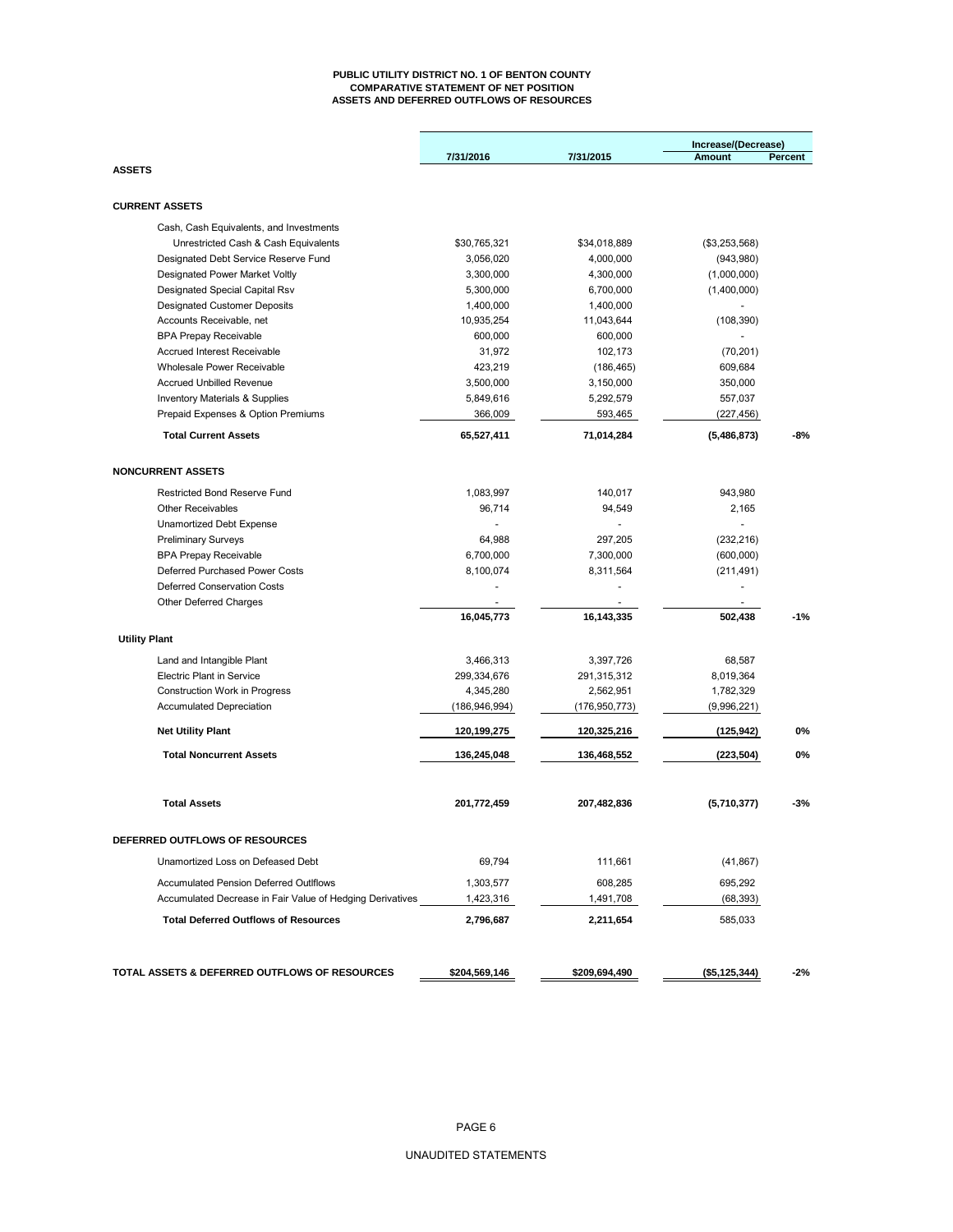#### **PUBLIC UTILITY DISTRICT NO. 1 OF BENTON COUNTY COMPARATIVE STATEMENT OF NET POSITION LIABILITIES AND DEFERRED INFLOWS OF RESOURCES**

|                                                           |               |               | Increase/(Decrease) |         |
|-----------------------------------------------------------|---------------|---------------|---------------------|---------|
| <b>LIABILITIES</b>                                        | 7/31/2016     | 7/31/2015     | Amount              | Percent |
|                                                           |               |               |                     |         |
| <b>CURRENT LIABILITIES</b>                                |               |               |                     |         |
| <b>Warrants Outstanding</b>                               | \$376,483     | \$275,186     | \$101,297           |         |
| <b>Accounts Payable</b>                                   | 8,954,005     | 8,502,191     | 451,814             |         |
| <b>Customer Deposits</b>                                  | 1,459,590     | 1,421,042     | 38,548              |         |
| <b>Accrued Taxes Payable</b>                              | 2,226,035     | 2,414,495     | (188, 460)          |         |
| Other Current & Accrued Liabilities                       | 1,542,372     | 1,363,206     | 179,166             |         |
| Accrued Interest Payable                                  | 596,972       | 616,582       | (19,609)            |         |
| Revenue Bonds, Current Portion                            | 2,920,000     | 3,035,000     | (115,000)           |         |
| <b>Total Current Liabilities</b>                          | 18,075,457    | 17,627,702    | 447,755             | 3%      |
|                                                           |               |               |                     |         |
| <b>NONCURRENT LIABILITIES</b>                             |               |               |                     |         |
| 2005 Bond Issue                                           |               | 760,000       | (760,000)           |         |
| 2010 Bond Issue                                           | 17,345,000    | 17,345,000    |                     |         |
| 2011 Bond Issue                                           | 29,470,000    | 32,460,000    | (2,990,000)         |         |
| Unamortized Premium & Discount                            | 2,839,832     | 3,296,003     | (456, 171)          |         |
| Pension Liability                                         | 11,212,267    | 9,214,032     | 1,998,235           |         |
| Deferred Revenue                                          | 444,644       | 579,913       | (135, 269)          |         |
| <b>BPA Prepay Incentive Credit</b>                        | 1,961,979     | 2,123,235     | (161, 256)          |         |
| <b>Other Liabilities</b>                                  | 3,322,015     | 3,285,541     | 36,474              |         |
| <b>Total Noncurrent Liabilities</b>                       | 66,595,738    | 69,063,724    | (2,467,987)         | $-4%$   |
| <b>Total Liabilities</b>                                  | 84,671,195    | 86,691,426    | (2,020,231)         | $-2%$   |
| DEFERRED INFLOWS OF RESOURCES                             |               |               |                     |         |
| Accumulated Pension Deferred Inflows                      | 1,754,229     | 3,794,511     | (2,040,282)         |         |
| Accumulated Increase in Fair Value of Hedging Derivatives | 1,544,406     | 1,177,497     | 366,909             |         |
| <b>Total Deferred Inflows of Resources</b>                | 3,298,635     | 4,972,008     | (1,673,373)         | $-34%$  |
|                                                           |               |               |                     |         |
| <b>NET POSITION</b>                                       |               |               |                     |         |
| Net Investment in Capital Assets                          | 67,694,237    | 63,540,874    | 4, 153, 363         |         |
| <b>Restricted for Debt Service</b>                        | 1,083,997     | 140,017       | 943,980             |         |
| Unrestricted                                              | 47,821,082    | 54,350,165    | (6,529,083)         |         |
| <b>Total Net Position</b>                                 | 116,599,316   | 118,031,056   | (1,431,740)         | $-1%$   |
| TOTAL NET POSITION, LIABILITIES AND                       |               |               |                     |         |
| DEFERRED INFLOWS OF RESOURCES                             | \$204,569,146 | \$209,694,490 | (\$5,125,344)       | -2%     |
|                                                           |               |               |                     |         |
| <b>CURRENT RATIO:</b>                                     | 3.63:1        | 4.03:1        |                     |         |
| (Current Assets / Current Liabilities)                    |               |               |                     |         |
| <b>WORKING CAPITAL:</b>                                   | \$47,451,954  | \$53,386,583  | (\$5,934,629)       | $-11%$  |
| (Current Assets less Current Liabilities)                 |               |               |                     |         |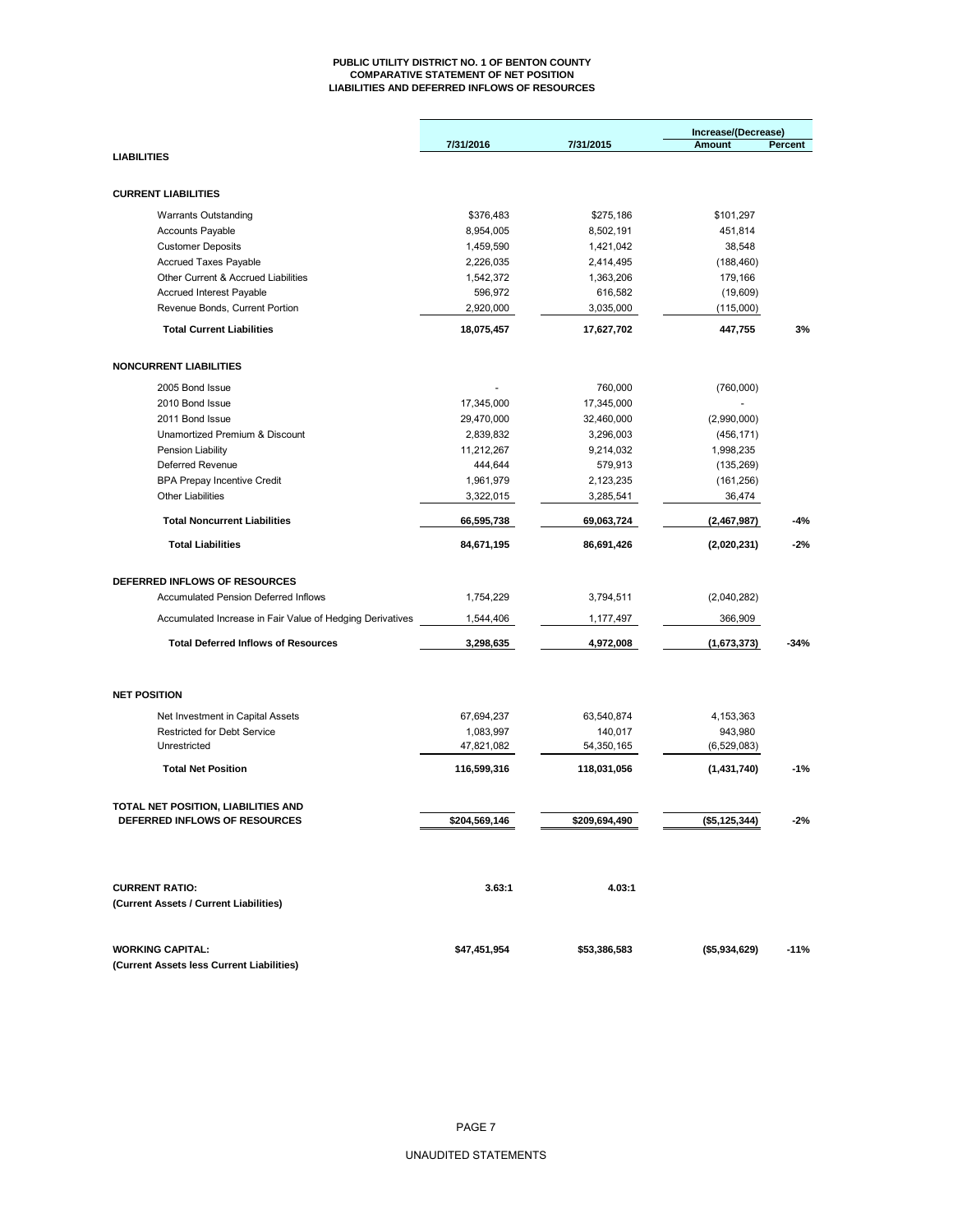#### **PUBLIC UTILITY DISTRICT NO. 1 OF BENTON COUNTY ENERGY STATISTICAL DATA CURRENT MONTH**

|                                                                               | 7/31/2016               |                    |             | 7/31/2015            |                |
|-------------------------------------------------------------------------------|-------------------------|--------------------|-------------|----------------------|----------------|
|                                                                               |                         |                    | <b>PCT</b>  |                      | <b>PCT</b>     |
|                                                                               | <b>ACTUAL</b>           | <b>BUDGET</b>      | <b>VAR</b>  | <b>ACTUAL</b>        | <b>VAR</b>     |
| <b>ENERGY SALES RETAIL - REVENUE</b>                                          |                         |                    |             |                      |                |
| Residential                                                                   | \$4,023,084             | \$4,153,581        | $-3%$       | \$4,725,969          | $-15%$         |
| <b>Small General Service</b><br><b>Medium General Service</b>                 | 736,349<br>959,160      | 754,520<br>934,819 | $-2%$<br>3% | 806,738<br>1,032,218 | $-9%$<br>$-7%$ |
| Large General Service                                                         | 1,036,655               | 1,062,688          | $-2%$       | 1,150,261            | $-10%$         |
| Large Industrial                                                              | 276,118                 | 288,317            | $-4%$       | 216,218              | 28%            |
| Small Irrigation                                                              | 140,181                 | 153,566            | $-9%$       | 150,960              | $-7%$          |
| Large Irrigation                                                              | 4,036,258               | 4,682,420          | $-14%$      | 4,055,467            | 0%             |
| <b>Street Lights</b>                                                          | 16,681                  | 16,959             | $-2%$       | 17,163               | $-3%$          |
| <b>Security Lights</b>                                                        | 21,561                  | 22,083             | $-2%$       | 20.216               | 7%             |
| <b>Unmetered Accounts</b>                                                     | 15,676                  | 15,726             | 0%          | 14,079               | 11%            |
| <b>Billed Revenues Before Taxes</b>                                           | \$11,261,721            | \$12,084,679       | -7%         | \$12,189,289         | $-8%$          |
| <b>City Occupation Taxes</b>                                                  | 434,641                 | 429,432            | 1%          | 494,058              | $-12%$         |
| Bad Debt Expense (reduced from 0.2% to 0.18% of retail sales in January 2015) | (22,000)                | (24, 283)          | $-9%$       | (23,000)             | $-4%$          |
| <b>Unbilled Revenue</b>                                                       | 500,000                 | 500,000            | 0%          | 30,000               | >200%          |
| <b>TOTAL SALES - REVENUE</b>                                                  | \$12,174,363            | \$12,989,828       | -6%         | \$12,690,347         | $-4%$          |
|                                                                               |                         |                    |             |                      |                |
| <b>ENERGY SALES RETAIL - kWh</b>                                              |                         |                    |             |                      |                |
| Residential                                                                   | 49,566,548              | 51,239,805         | $-3%$       | 62,750,008           | $-21%$         |
| <b>Small General Service</b>                                                  | 10,760,436              | 11,013,433         | $-2%$       | 12,060,700           | $-11%$         |
| <b>Medium General Service</b>                                                 | 15,578,700              | 15,438,397         | 1%          | 16,957,563           | $-8%$          |
| Large General Service                                                         | 18,545,919              | 19,116,056         | $-3%$       | 20,935,183           | $-11%$         |
| Large Industrial                                                              | 5,704,840               | 5,940,870          | $-4%$       | 4,981,620            | 15%            |
| Small Irrigation                                                              | 2,835,670               | 3,142,539          | $-10%$      | 3,213,086            | $-12%$         |
| Large Irrigation                                                              | 88,434,390              | 103,711,723        | $-15%$      | 98,850,190           | $-11%$         |
| <b>Street Lights</b>                                                          | 211,187                 | 222,917            | $-5%$       | 224,880              | $-6%$          |
| <b>Security Lights</b>                                                        | 101,382                 | 108,571            | $-7%$       | 113,488              | $-11%$         |
| <b>Unmetered Accounts</b>                                                     | 258,341                 | 248,832            | 4%          | 248,919              | 4%             |
| <b>TOTAL kWh BILLED</b>                                                       | 191,997,413             | 210,183,143        | -9%         | 220,335,637          | $-13%$         |
|                                                                               |                         |                    |             |                      |                |
| <b>NET POWER COST</b>                                                         |                         |                    |             |                      |                |
| <b>BPA Power Costs</b>                                                        |                         |                    |             |                      |                |
| Slice                                                                         | \$2,838,770             | \$2,742,350        | 4%          | \$2,419,408          | 17%            |
| <b>Block</b>                                                                  | 2,299,723               | 2,299,787          | 0%          | 2,175,461            | 6%             |
| Subtotal                                                                      | 5,138,493               | 5,042,137          | 2%          | 4,594,869            | 12%            |
| <b>Other Power Purchases</b>                                                  | 864,346                 | 1,867,719          | $-54%$      | 1,867,188            | $-54%$         |
| Frederickson                                                                  | 1,313,192               | 1,598,713          | $-18%$      | 1,801,979            | $-27%$         |
| Transmission                                                                  | 763,932                 | 758,503            | 1%          | 749,277              | 2%             |
| Ancillary                                                                     | 356,477                 | 382,891            | $-7%$       | 364,570              | $-2%$          |
| <b>Conservation Program</b>                                                   | (3,062)                 | 11,893             | $-126%$     | 157,228              | $-102%$        |
| <b>Gross Power Costs</b>                                                      | 8,433,379               | 9,661,856          | $-13%$      | 9,535,111            | $-12%$         |
| Less Sales for Resale-Energy                                                  | (799, 773)              | (1,898,392)        | $-58%$      | (586, 023)           | 36%            |
| Less Sales for Resale-Gas                                                     | (27, 215)               |                    | n/a         | (17, 670)            | 54%            |
| Less Transmission of Power for Others                                         | (41, 557)               | (57, 202)          | $-27%$      | (24, 249)            | 71%            |
| <b>NET POWER COSTS</b>                                                        | $\overline{57,564,833}$ | \$7,706,262        | $-2%$       | \$8,907,169          | $-15%$         |
|                                                                               |                         |                    |             |                      |                |
| <b>NET POWER - kWh</b>                                                        |                         |                    |             |                      |                |
| <b>BPA Power Costs</b>                                                        |                         |                    |             |                      |                |
| Slice                                                                         | 78,542,000              | 77.514.285         | 1%          | 70,438,000           | 12%            |
| Block                                                                         | 113,381,000             | 113,380,484        | 0%          | 116,116,000          | $-2%$          |
| Subtotal                                                                      | 191,923,000             | 190,894,769        | 1%          | 186,554,000          | 3%             |
| <b>Other Power Purchases</b>                                                  | 17,345,000              | 23,175,380         | -25%        | 35,142,000           | $-51%$         |
| Frederickson                                                                  | 22,579,000              | 37,200,000         | -39%        | 36,627,000           | -38%           |
| Gross Power kWh                                                               | 231,847,000             | 251,270,149        | $-8%$       | 258,323,000          | $-10%$         |
| Less Sales for Resale                                                         | (23, 871, 000)          | (27,760,000)       | $-14%$      | (28,041,000)         | $-15%$         |
| Less Transmission Losses/Imbalance<br><b>NET POWER - kWh</b>                  | (2, 291, 000)           | (2,571,054)        | $-11%$      | (2,479,000)          | $-8%$          |
|                                                                               | 205,685,000             | 220,939,095        | -7%         | 227,803,000          | $-10%$         |
|                                                                               |                         |                    |             |                      |                |
| <b>COST PER MWh: (dollars)</b>                                                |                         |                    |             |                      |                |
| Gross Power Cost (average)                                                    | \$36.37                 | \$38.45            | $-5%$       | \$36.91              | $-1%$          |
| Net Power Cost                                                                | \$36.78                 | \$34.88            | 5%          | \$39.10              | -6%            |
| <b>BPA Power Cost</b>                                                         | \$26.77                 | \$26.41            | 1%          | \$24.63              | 9%             |
| Sales for Resale                                                              | \$33.50                 | \$0.00             | n/a         | \$20.90              | 60%            |
|                                                                               |                         |                    |             |                      |                |
| <b>ACTIVE SERVICE AGREEMENTS:</b>                                             |                         |                    |             |                      |                |
| Residential                                                                   | 43,221                  |                    |             | 42,389               | 2%             |
| <b>Small General Service</b>                                                  | 4,926                   |                    |             | 4,837                | 2%             |
| <b>Medium General Service</b>                                                 | 769                     |                    |             | 757                  | 2%             |
| Large General Service                                                         | 157                     |                    |             | 151                  | 4%             |
| Large Industrial                                                              | 5                       |                    |             | 3                    | 67%            |
| Small Irrigation                                                              | 557                     |                    |             | 563                  | $-1%$          |
| Large Irrigation                                                              | 234                     |                    |             | 232                  | 1%             |
| <b>Street Lights</b>                                                          | 9                       |                    |             | 9                    | 0%             |
| <b>Security Lights</b><br><b>Unmetered Accounts</b>                           | 1,476<br>365            |                    |             | 1,480<br>361         | 0%<br>1%       |
| <b>TOTAL</b>                                                                  | 51,719                  |                    |             | 50,782               | 2%             |
|                                                                               |                         |                    |             |                      |                |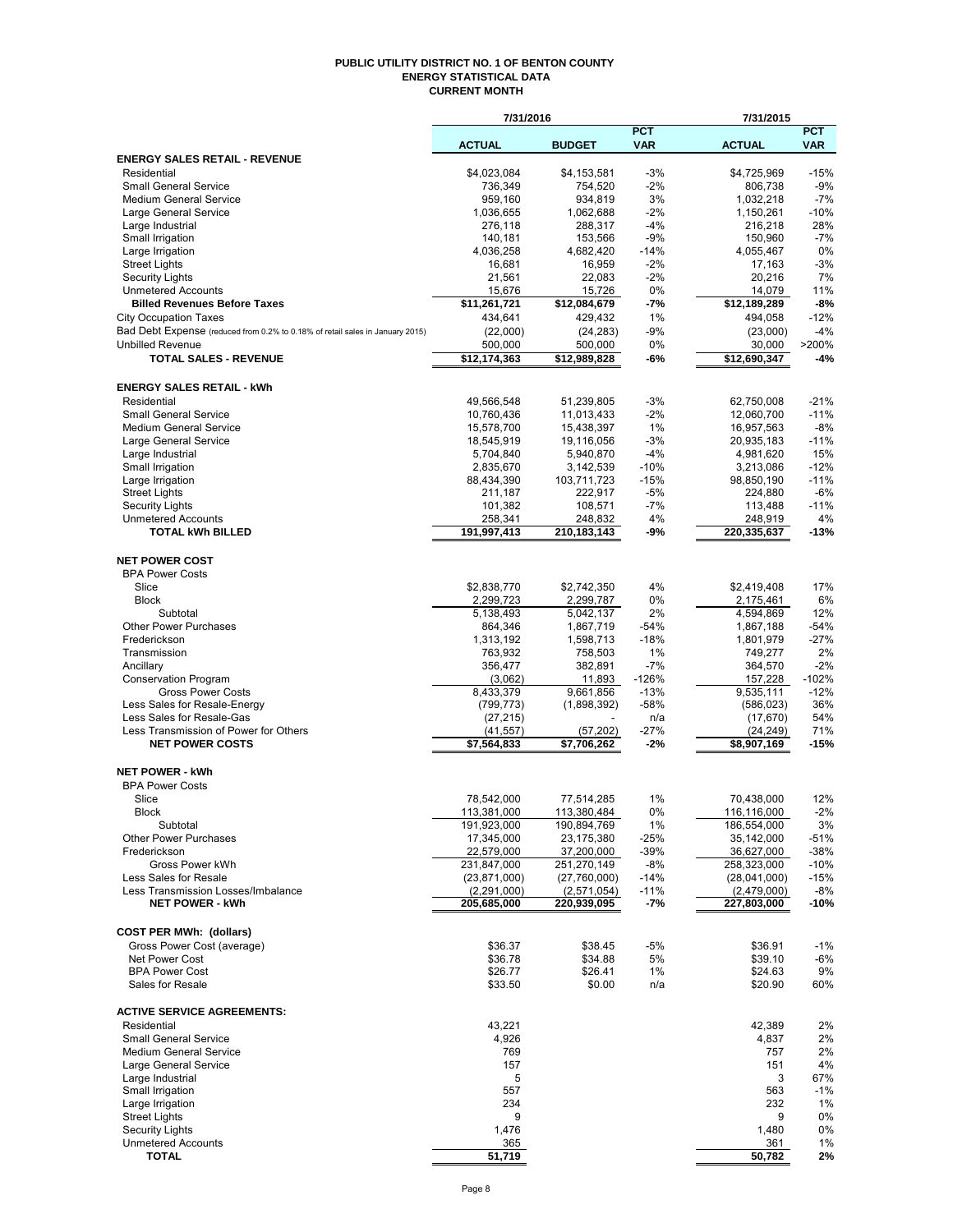#### **PUBLIC UTILITY DISTRICT NO. 1 OF BENTON COUNTY ENERGY STATISTICAL DATA YEAR TO DATE**

|                                                                               | 7/31/2016                     |                               |                          | 7/31/2015                       |                          |
|-------------------------------------------------------------------------------|-------------------------------|-------------------------------|--------------------------|---------------------------------|--------------------------|
|                                                                               | <b>ACTUAL</b>                 | <b>BUDGET</b>                 | <b>PCT</b><br><b>VAR</b> | <b>ACTUAL</b>                   | <b>PCT</b><br><b>VAR</b> |
| <b>ENERGY SALES RETAIL - REVENUE</b>                                          |                               |                               |                          |                                 |                          |
| Residential                                                                   | \$31,379,580                  | \$32,953,769                  | $-5%$                    | \$30,266,699                    | 4%                       |
| <b>Small General Service</b>                                                  | 4,857,917                     | 4,978,633                     | $-2%$                    | 4,777,591                       | 2%                       |
| <b>Medium General Service</b>                                                 | 6,678,081                     | 6,580,036                     | 1%                       | 6,766,860                       | $-1%$                    |
| Large General Service<br>Large Industrial                                     | 7,327,117<br>1,843,003        | 7,340,787<br>2,023,855        | 0%<br>$-9%$              | 7,404,403<br>1,715,978          | $-1%$<br>7%              |
| Small Irrigation                                                              | 585,597                       | 596,591                       | $-2\%$                   | 587,180                         | 0%                       |
| Large Irrigation                                                              | 15,513,370                    | 15,497,487                    | $0\%$                    | 15,179,739                      | 2%                       |
| <b>Street Lights</b>                                                          | 121,777                       | 118,713                       | 3%                       | 120,131                         | 1%                       |
| <b>Security Lights</b>                                                        | 151,084                       | 154,581                       | $-2%$                    | 142,066                         | 6%                       |
| <b>Unmetered Accounts</b><br><b>Billed Revenues Before Taxes</b>              | 109,273<br>\$68,566,801       | 109,715<br>\$70,354,167       | 0%<br>-3%                | 98,587<br>\$67,059,235          | 11%<br>2%                |
| <b>City Occupation Taxes</b>                                                  | 3,152,007                     | 3,223,853                     | $-2%$                    | 3,067,358                       | 3%                       |
| Bad Debt Expense (reduced from 0.2% to 0.18% of retail sales in January 2015) | (128, 530)                    | (152, 778)                    | $-16%$                   | (131,000)                       | $-2%$                    |
| <b>Unbilled Revenue</b>                                                       | (900,000)                     | (900,000)                     | 0%                       | (650,000)                       | 38%                      |
| <b>TOTAL SALES - REVENUE</b>                                                  | \$70,690,278                  | \$72,525,242                  | -3%                      | \$69,345,593                    | 2%                       |
| <b>ENERGY SALES RETAIL - kWh</b>                                              |                               |                               |                          |                                 |                          |
| Residential                                                                   | 394,289,396                   | 417,248,323                   | -6%                      | 398,346,912                     | $-1%$                    |
| <b>Small General Service</b>                                                  | 70,420,606                    | 72,380,162                    | $-3%$                    | 70,431,723                      | 0%                       |
| Medium General Service                                                        | 102,229,297                   | 102,436,859                   | $0\%$                    | 104,521,188                     | $-2%$                    |
| Large General Service<br>Large Industrial                                     | 123,857,236<br>37,876,891     | 125,069,131<br>41,797,419     | $-1%$<br>$-9%$           | 127,063,246<br>38,406,205       | $-3%$<br>$-1%$           |
| Small Irrigation                                                              | 9,754,021                     | 9,449,798                     | 3%                       | 10,171,069                      | $-4%$                    |
| Large Irrigation                                                              | 298,766,201                   | 296,414,266                   | 1%                       | 318,376,925                     | $-6%$                    |
| <b>Street Lights</b>                                                          | 1,532,883                     | 1,640,963                     | $-7%$                    | 1,578,768                       | $-3%$                    |
| <b>Security Lights</b>                                                        | 757,077                       | 760,324                       | 0%                       | 797,135                         | $-5%$                    |
| <b>Unmetered Accounts</b>                                                     | 1,800,611                     | 1,735,994                     | 4%                       | 1,742,994                       | 3%                       |
| <b>TOTAL kWh BILLED</b>                                                       | 1,041,284,219                 | 1,068,933,239                 | -3%                      | 1,071,436,165                   | -3%                      |
| <b>NET POWER COST</b>                                                         |                               |                               |                          |                                 |                          |
| <b>BPA Power Costs</b>                                                        |                               |                               |                          |                                 |                          |
| Slice<br><b>Block</b>                                                         | \$20,005,229<br>14,685,455    | \$19,696,448<br>14,685,522    | 2%<br>0%                 | \$18,197,914<br>13,863,622      | 10%<br>6%                |
| Subtotal                                                                      | 34,690,684                    | 34,381,970                    | 1%                       | 32,061,536                      | 8%                       |
| <b>Other Power Purchases</b>                                                  | 5,272,974                     | 9,164,639                     | $-42%$                   | 8,990,909                       | $-41%$                   |
| Frederickson                                                                  | 7,131,235                     | 7,181,709                     | $-1%$                    | 6,882,509                       | 4%                       |
| Transmission                                                                  | 5,337,486                     | 5,309,521                     | 1%                       | 5,204,332                       | 3%                       |
| Ancillary                                                                     | 2,330,328                     | 2,384,916                     | $-2%$                    | 2,345,007                       | $-1%$                    |
| <b>Conservation Program</b>                                                   | 181,891                       | 83,251                        | 118%                     | 292,848                         | $-38%$                   |
| <b>Gross Power Costs</b><br>Less Sales for Resale-Energy                      | 54,944,597                    | 58,506,006<br>(10, 176, 368)  | -6%<br>$-21%$            | 55,777,141                      | $-1%$<br>$-19%$          |
| Less Sales for Resale-Gas                                                     | (7,997,637)<br>(508, 631)     |                               | n/a                      | (9,899,555)<br>(90, 120)        | >200%                    |
| Less Transmission of Power for Others                                         | (487, 191)                    | (400, 414)                    | 22%                      | (362, 191)                      | 35%                      |
| <b>NET POWER COSTS</b>                                                        | \$45,951,139                  | $\overline{47,929,224}$       | -4%                      | \$45,425,276                    | 1%                       |
| <b>NET POWER - kWh</b>                                                        |                               |                               |                          |                                 |                          |
| <b>BPA Power Costs</b>                                                        |                               |                               |                          |                                 |                          |
| Slice                                                                         | 681,966,000                   | 590,044,889                   | 16%                      | 632,366,000                     | 8%                       |
| Block<br>Subtotal                                                             | 548,763,000<br>1,230,729,000  | 548,761,544<br>1,138,806,433  | 0%<br>8%                 | 562,003,000<br>1,194,369,000    | -2%<br>3%                |
| <b>Other Power Purchases</b>                                                  | 144,998,000                   | 59,088,190                    | 145%                     | 242,106,000                     | -40%                     |
| Frederickson                                                                  | 87,169,000                    | 74,400,000                    | 17%                      | 95,211,000                      | $-8%$                    |
| Gross Power kWh                                                               | 1.462.896.000                 | 1,272,294,623                 | 15%                      | 1,531,686,000                   | $-4%$                    |
| Less Sales for Resale                                                         | (381, 560, 000)               | (207, 844, 984)               | 84%                      | (409, 592, 000)                 | $-7%$                    |
| Less Transmission Losses/Imbalance<br><b>NET POWER - kWh</b>                  | (17,380,000)<br>1,063,956,000 | (14,607,236)<br>1,049,842,403 | 19%<br>1%                | (17, 233, 000)<br>1,104,861,000 | 1%<br>-4%                |
| <b>COST PER MWh: (dollars)</b>                                                |                               |                               |                          |                                 |                          |
| Gross Power Cost (average)                                                    | \$37.56                       | \$45.98                       | $-18%$                   | \$36.42                         | 3%                       |
| Net Power Cost                                                                | \$43.19                       | \$45.65                       | $-5%$                    | \$41.11                         | 5%                       |
| <b>BPA Power Cost</b>                                                         | \$28.19                       | \$30.19                       | $-7%$                    | \$26.84                         | 5%                       |
| Sales for Resale                                                              | \$20.96                       | \$14.79                       | 42%                      | \$24.17                         | $-13%$                   |
| <b>AVERAGE ACTIVE SERVICE AGREEMENTS:</b>                                     |                               |                               |                          |                                 |                          |
| Residential                                                                   | 42,983                        |                               |                          | 42,217                          | 2%                       |
| <b>Small General Service</b>                                                  | 4,895                         |                               |                          | 4,803                           | 2%                       |
| <b>Medium General Service</b><br>Large General Service                        | 765<br>156                    |                               |                          | 756<br>150                      | 1%<br>4%                 |
| Large Industrial                                                              | 5                             |                               |                          | 5                               | 0%                       |
| Small Irrigation                                                              | 557                           |                               |                          | 560                             | $-1%$                    |
| Large Irrigation                                                              | 233                           |                               |                          | 230                             | 1%                       |
| <b>Street Lights</b>                                                          | 9                             |                               |                          | 9                               | 0%                       |
| <b>Security Lights</b>                                                        | 1,477                         |                               |                          | 1,484                           | $-1%$                    |
| <b>Unmetered Accounts</b>                                                     | 364                           |                               |                          | 361                             | 1%                       |
| <b>TOTAL</b>                                                                  | 51,443                        |                               |                          | 50,577                          | 2%                       |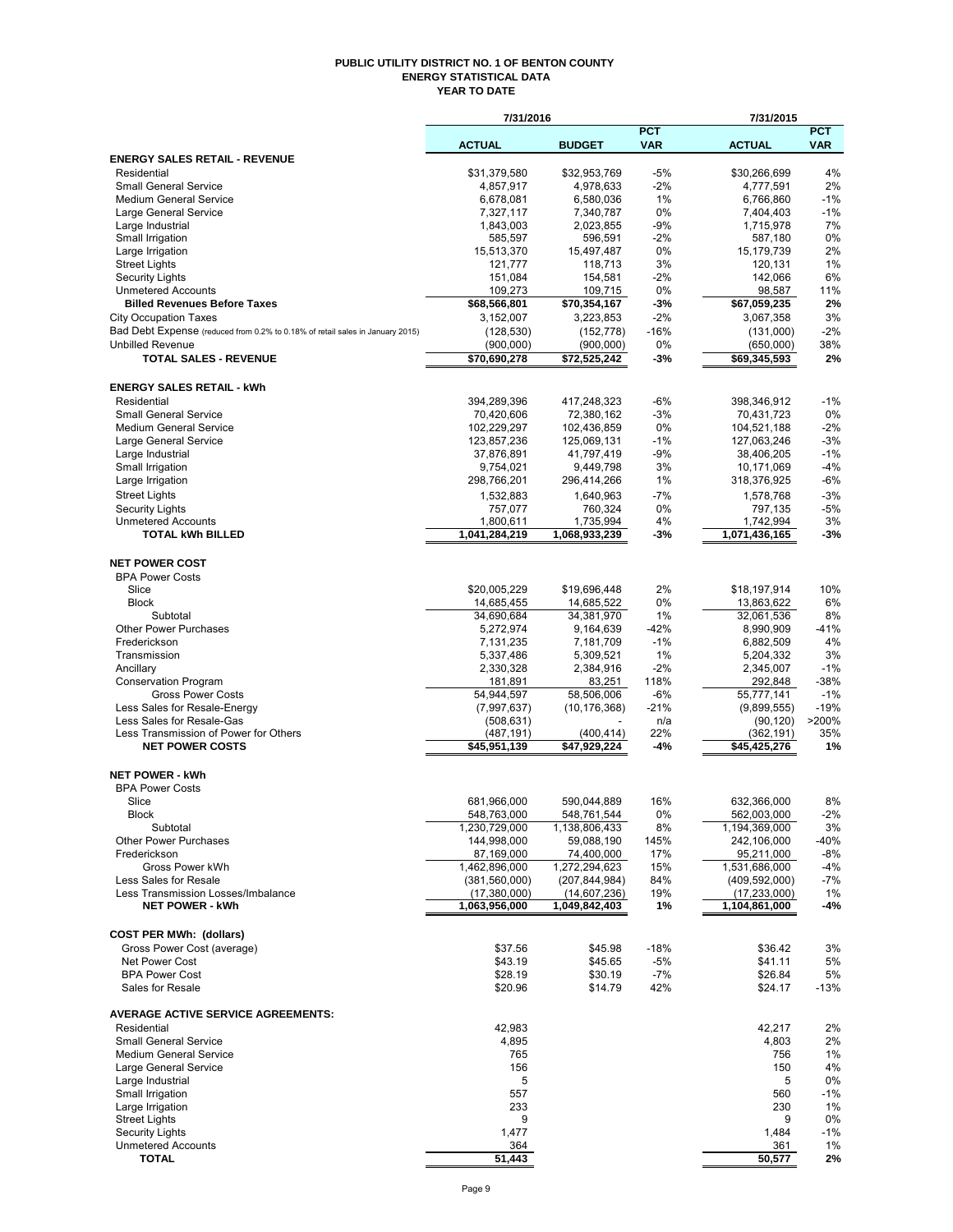#### **PUBLIC UTILITY DISTRICT NO. 1 OF BENTON COUNTY KWH SALES MONTHLY ACTIVITY**

|                               | January        | February       | March      | April      | May        | June        | July        | August     | September  | October    | November   | December       | Total       |
|-------------------------------|----------------|----------------|------------|------------|------------|-------------|-------------|------------|------------|------------|------------|----------------|-------------|
| Residential                   |                |                |            |            |            |             |             |            |            |            |            |                |             |
| 2012                          | 88,212,383     | 80,652,978     | 57,019,446 | 49,435,721 | 40,022,618 | 41,521,205  | 46,830,893  | 57,987,360 | 50,232,442 | 36,528,055 | 52,822,005 | 66,753,204     | 668,018,310 |
| 2013                          | 85,933,904     | 77,488,047     | 56,513,417 | 48,071,841 | 41,520,865 | 42,301,535  | 51,932,912  | 59,463,795 | 53,272,213 | 41,006,176 | 52,879,427 | 87,502,483     | 697,886,615 |
| 2014                          | 90,995,045     | 86,856,866     | 61,276,449 | 46,126,349 | 38,751,097 | 43,347,010  | 51,878,664  | 62,101,272 | 49,381,509 | 38,520,801 | 51,127,327 | 76,441,442     | 696,803,831 |
| 2015                          | 81,753,251     | 70,842,807     | 51,195,817 | 43,964,172 | 38,845,198 | 48,995,659  | 62,750,008  | 58,699,674 | 48,136,350 | 37,850,154 | 46,905,821 | 75,565,855     | 665,504,766 |
| 2016                          | 89,934,474     | 72,255,049     | 53,460,881 | 45,886,799 | 38,721,341 | 44,464,304  | 49,566,548  |            |            |            |            |                | 394,289,396 |
| <b>Small General Service</b>  |                |                |            |            |            |             |             |            |            |            |            |                |             |
| 2012                          | 11,620,253     | 11,081,244     | 8,731,569  | 8,613,151  | 9,186,607  | 9,378,977   | 10,247,220  | 11,671,124 | 11,202,911 | 8,464,869  | 9,293,606  | 9,929,524      | 119,421,055 |
| 2013                          | 11,394,724     | 10,700,711     | 8,862,866  | 8,958,701  | 9,285,161  | 9,833,210   | 10,896,923  | 12,097,199 | 11,379,590 | 8,965,721  | 9,306,967  | 11,245,947     | 122,927,720 |
| 2014                          | 12,002,884     | 11,773,687     | 9,247,968  | 8,838,271  | 8,960,528  | 10,069,805  | 10,898,332  | 12,390,218 | 11,106,946 | 9,214,420  | 9,056,203  | 10,725,578     | 124,284,840 |
| 2015                          | 11,273,647     | 10,444,066     | 8,399,963  | 8,630,563  | 9,005,788  | 10,616,996  | 12,060,700  | 11,955,370 | 10,809,845 | 9,065,197  | 8,719,747  | 10,515,898     | 121,497,780 |
| 2016                          | 11,865,345     | 10,615,824     | 8,804,253  | 9,093,517  | 9,217,514  | 10,063,717  | 10,760,436  |            |            |            |            |                | 70,420,606  |
| <b>Medium General Service</b> |                |                |            |            |            |             |             |            |            |            |            |                |             |
| 2012                          | 15,995,754     | 14,843,947     | 12,863,785 | 13,464,357 | 13,553,914 | 14,103,136  | 14,973,817  | 16,437,847 | 16,513,370 | 14,079,820 | 14,709,116 | 14,459,816     | 175,998,679 |
| 2013                          | 15,375,716     | 14,629,522     | 12,714,807 | 13,158,263 | 13,461,961 | 14,198,240  | 15,233,651  | 16,943,765 | 16,157,388 | 14,583,038 | 14,990,108 | 15,803,535     | 177,249,994 |
| 2014                          | 16,255,765     | 16,174,267     | 13,320,761 | 13,438,288 | 13,403,247 | 14,808,800  | 15,526,971  | 17,145,841 | 15,985,439 | 15,533,136 | 14,950,232 | 15,501,055     | 182,043,802 |
| 2015                          | 15,719,991     | 15,058,182     | 13,124,396 | 13,611,242 | 14,078,883 | 15,970,931  | 16,957,563  | 16,576,440 | 15,990,572 | 15,576,154 | 14,732,964 | 15,213,004     | 182,610,322 |
| 2016                          | 16,032,684     | 15,129,401     | 12,982,308 | 13,939,681 | 13,879,726 | 14,686,797  | 15,578,700  |            |            |            |            |                | 102,229,297 |
| <b>Large General Service</b>  |                |                |            |            |            |             |             |            |            |            |            |                |             |
| 2012                          | 17,752,480     | 17,246,280     | 15,614,938 | 17,276,652 | 17,948,285 | 17,269,044  | 17,262,035  | 20,169,040 | 19,875,000 | 19,266,300 | 20,172,401 | 17,524,790     | 217,377,245 |
| 2013                          | 18,363,206     | 16,370,904     | 16,064,720 | 17,280,008 | 17,300,043 | 17,480,703  | 18,704,243  | 20,956,543 | 20,230,220 | 19,362,880 | 19,518,760 | 17,683,240     | 219,315,470 |
| 2014                          | 18,043,140     | 18,004,500     | 16,529,440 | 16,641,080 | 17,175,060 | 18,408,820  | 19,689,940  | 21,264,420 | 21,006,340 | 21,502,220 | 19,841,340 | 18,573,000     | 226,679,300 |
| 2015                          | 17,888,911     | 17,212,717     | 16,213,065 | 17,278,183 | 17,939,803 | 19,595,384  | 20,935,183  | 20,741,663 | 21,305,140 | 20,558,020 | 18,687,460 | 17,819,400     | 226,174,929 |
| 2016                          | 18,188,600     | 17,545,840     | 16,492,120 | 17,360,382 | 17,583,712 | 18,140,663  | 18,545,919  |            |            |            |            |                | 123,857,236 |
| Large Industrial              |                |                |            |            |            |             |             |            |            |            |            |                |             |
| 2012                          | 6,484,220      | 5,701,260      | 6,243,370  | 6,036,840  | 5,596,185  | 5,463,635   | 5,815,140   | 6,333,690  | 4,362,805  | 6,313,930  | 6,307,555  | 5,916,535      | 70,575,165  |
| 2013                          | 6,303,530      | 5,690,550      | 5,970,720  | 6,363,470  | 6,331,645  | 6,273,940   | 6,074,935   | 6,052,520  | 3,037,994  | 6,374,590  | 4,922,960  | 6,405,925      | 69,802,779  |
| 2014                          | 6,203,055      | 5,695,020      | 6,141,110  | 5,917,690  | 6,227,320  | 6,005,800   | 6,111,425   | 6,258,875  | 5,080,145  | 6,181,005  | 6,125,825  | 5,922,215      | 71,869,485  |
| 2015                          | 5,597,495      | 5,394,485      | 5,337,365  | 5,784,330  | 5,632,340  | 5,678,570   | 4,981,620   | 6,171,695  | 5,623,820  | 5,598,540  | 5,408,760  | 5,732,865      | 66,941,885  |
| 2016                          | 5,743,306      | 5,306,745      | 5,715,980  | 5,547,175  | 4,192,375  | 5,666,470   | 5,704,840   |            |            |            |            |                | 37,876,891  |
| <b>Small Irrigation</b>       |                |                |            |            |            |             |             |            |            |            |            |                |             |
| 2012                          | 98             | 8              | 300,470    | 947,657    | 2,146,900  | 2,179,098   | 3,052,837   | 3,270,042  | 2,207,181  | 1,058,286  | 2,284      | $\overline{7}$ | 15,164,868  |
| 2013                          | 101            | $\overline{a}$ | 480,748    | 1,347,003  | 2,288,143  | 2,390,103   | 3,152,789   | 2,941,397  | 1,826,383  | 742,890    | 41,696     | 30             | 15,211,283  |
| 2014                          | $\overline{a}$ | $\overline{a}$ | 566,022    | 1,370,794  | 2,487,573  | 2,926,545   | 3,475,842   | 2,988,591  | 2,248,398  | 1,145,157  | (52)       | L,             | 17,208,870  |
| 2015                          |                | 9              | 648,290    | 1,481,286  | 2,159,616  | 2,668,782   | 3,213,086   | 3,002,663  | 2,075,784  | 1,172,302  | 2,846      | $\overline{a}$ | 16,424,664  |
| 2016                          | 20             | 181            | 469,477    | 1,607,439  | 2,203,347  | 2,637,887   | 2,835,670   |            |            |            |            |                | 9,754,021   |
| <b>Large Irrigation</b>       |                |                |            |            |            |             |             |            |            |            |            |                |             |
| 2012                          | 527,285        | 661,067        | 6,815,749  | 22,601,004 | 63,674,660 | 58,919,819  | 83,415,022  | 75,956,400 | 37,124,484 | 18,674,352 | 1,931,662  | 271,944        | 370,573,448 |
| 2013                          | 259,061        | 415,476        | 10,346,643 | 24,726,514 | 62,939,428 | 75,510,554  | 97,242,342  | 66,591,892 | 27,504,705 | 18,933,975 | 5,069,220  | (2, 131, 722)  | 387,408,088 |
| 2014                          | 247,328        | 266,769        | 11,959,400 | 40,053,677 | 68,929,139 | 94,789,557  | 102,773,871 | 67,085,339 | 38,117,908 | 27,773,132 | 3,179,515  | 258,931        | 455,434,566 |
| 2015                          | 214,532        | 210,554        | 14,636,633 | 39,362,242 | 61,259,905 | 103,842,869 | 98,850,190  | 67,471,445 | 37,832,472 | 24,467,386 | 3,414,781  | 214,109        | 451,777,118 |
| 2016                          | 221,312        | 379,179        | 9,247,984  | 45,291,455 | 66,290,382 | 88,901,499  | 88,434,390  |            |            |            |            |                | 298,766,201 |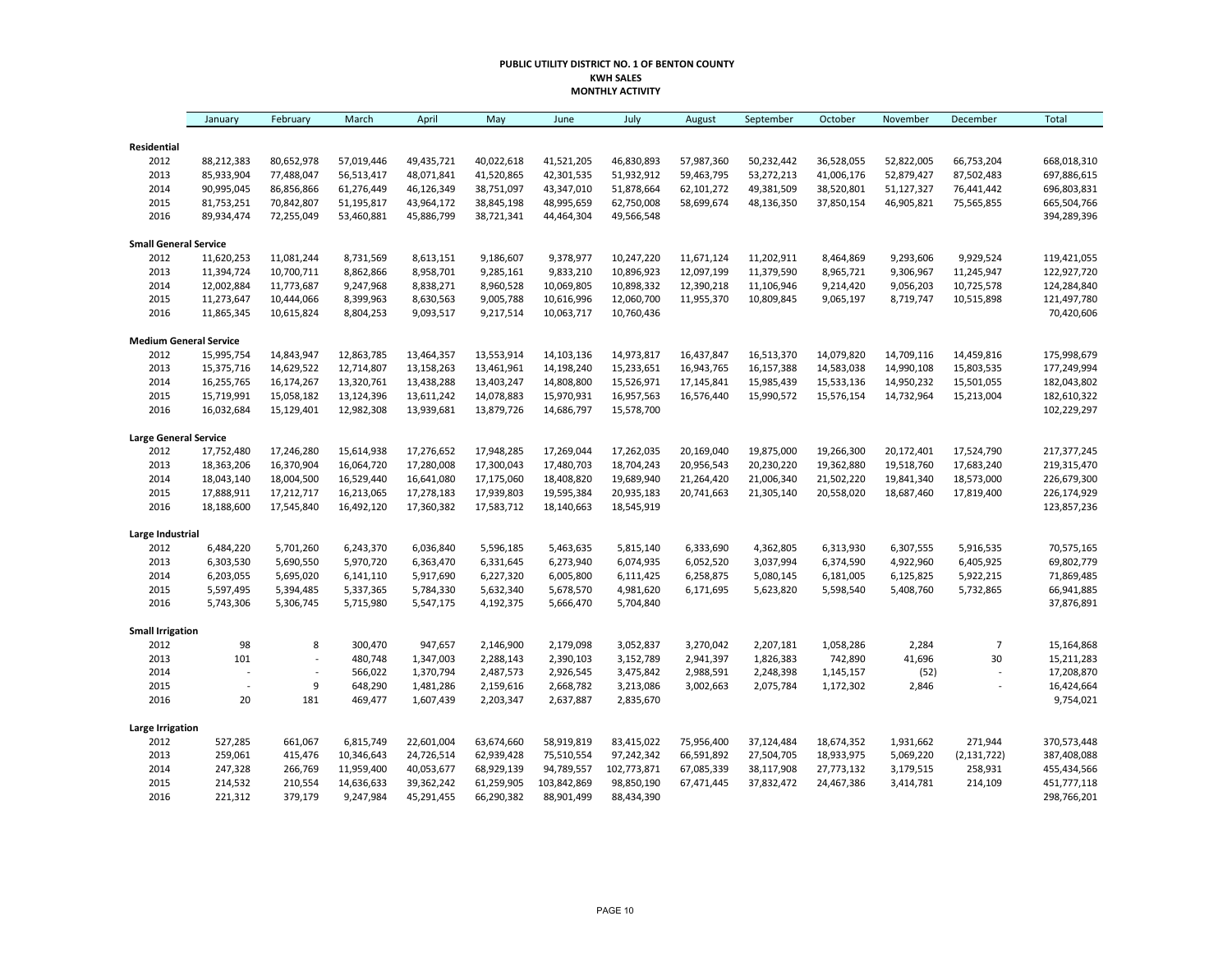#### **PUBLIC UTILITY DISTRICT NO. 1 OF BENTON COUNTY KWH SALES MONTHLY ACTIVITY**

|                        | January     | February    | March       | April       | May         | June        | July        | August      | September   | October     | November    | December    | Total         |
|------------------------|-------------|-------------|-------------|-------------|-------------|-------------|-------------|-------------|-------------|-------------|-------------|-------------|---------------|
|                        |             |             |             |             |             |             |             |             |             |             |             |             |               |
| <b>Street Lights</b>   |             |             |             |             |             |             |             |             |             |             |             |             |               |
| 2012                   | 432,872     | 432,872     | 398,337     | 356,249     | 346,935     | 339,628     | 339,628     | 327,569     | 309,982     | 300,873     | 285,170     | 266,257     | 4,136,372     |
| 2013                   | 229,267     | 229,267     | 229,161     | 229,161     | 229,161     | 229,161     | 229,161     | 229,209     | 229,209     | 229,245     | 229,395     | 229,425     | 2,750,822     |
| 2014                   | 229,425     | 229,425     | 229,515     | 229,515     | 225,070     | 224,939     | 225,064     | 225,640     | 225,514     | 225,514     | 225,298     | 225,586     | 2,720,505     |
| 2015                   | 225,624     | 225,624     | 225,624     | 225,672     | 225,672     | 225,672     | 224,880     | 224,880     | 224,928     | 225,024     | 225,024     | 225,024     | 2,703,648     |
| 2016                   | 225,024     | 224,878     | 224,878     | 224,494     | 211,235     | 211,187     | 211,187     |             |             |             |             |             | 1,532,883     |
| <b>Security Lights</b> |             |             |             |             |             |             |             |             |             |             |             |             |               |
| 2012                   | 90,387      | 90,459      | 90,387      | 90,423      | 90,135      | 90,099      | 90,135      | 90,135      | 90,135      | 90,873      | 90,765      | 89,811      | 1,083,744     |
| 2013                   | 104,964     | 104,964     | 105,351     | 105,258     | 105,222     | 105,163     | 105,163     | 104,948     | 104,561     | 104,346     | 103,807     | 103,678     | 1,257,425     |
| 2014                   | 103,678     | 103,678     | 103,420     | 103,377     | 103,334     | 103,248     | 103,476     | 114,623     | 114,494     | 114,494     | 114,444     | 114,430     | 1,296,696     |
| 2015                   | 114,451     | 114,408     | 114,073     | 113,696     | 113,531     | 113,488     | 113,488     | 113,445     | 113,402     | 113,359     | 113,359     | 113,309     | 1,364,009     |
| 2016                   | 113,273     | 113,196     | 113,239     | 113,180     | 101,382     | 101,425     | 101,382     |             |             |             |             |             | 757,077       |
| Unmetered              |             |             |             |             |             |             |             |             |             |             |             |             |               |
| 2012                   | 241,464     | 241,464     | 244,466     | 244,466     | 244,466     | 244,472     | 244,472     | 244,472     | 244,472     | 244,472     | 244,472     | 244,472     | 2,927,630     |
| 2013                   | 243,914     | 245,210     | 246,506     | 246,506     | 247,676     | 247,676     | 247,676     | 247,676     | 247,676     | 247,676     | 247,676     | 247,686     | 2,963,554     |
| 2014                   | 247,686     | 247,516     | 247,516     | 247,516     | 248,246     | 248,246     | 248,246     | 249,106     | 249,106     | 249,106     | 249,106     | 249,106     | 2,980,502     |
| 2015                   | 249,106     | 249,106     | 249,106     | 248,919     | 248,919     | 248,919     | 248,919     | 254,930     | 254,845     | 255,749     | 257,045     | 257,045     | 3,022,608     |
| 2016                   | 257,045     | 257,045     | 257,045     | 257,045     | 257,045     | 257,045     | 258,341     |             |             |             |             |             | 1,800,611     |
| <b>Total</b>           |             |             |             |             |             |             |             |             |             |             |             |             |               |
| 2012                   | 141,357,196 | 130,951,579 | 108,322,517 | 119,066,520 | 152,810,705 | 149,509,113 | 182,271,199 | 192,487,679 | 142,162,782 | 105,021,830 | 105,859,036 | 115,456,360 | 1,645,276,516 |
| 2013                   | 138,208,387 | 125,874,651 | 111,534,939 | 120,486,725 | 153,709,305 | 168,570,285 | 203,819,795 | 185,628,944 | 133,989,939 | 110,550,537 | 107,310,016 | 137,090,227 | 1,696,773,750 |
| 2014                   | 144,328,006 | 139,351,728 | 119,621,601 | 132,966,557 | 156,510,614 | 190,932,770 | 210,931,831 | 189,823,925 | 143,515,799 | 120,458,985 | 104,869,238 | 128,011,343 | 1,781,322,397 |
| 2015                   | 133,037,008 | 119,751,958 | 110,144,332 | 130,700,305 | 149,509,655 | 207,957,270 | 220,335,637 | 185,212,205 | 142,367,158 | 114,881,885 | 98,467,807  | 125,656,509 | 1,738,021,729 |
| 2016                   | 142,581,083 | 121,827,338 | 107,768,165 | 139,321,167 | 152,658,059 | 185,130,994 | 191,997,413 |             |             |             |             |             | 1,041,284,219 |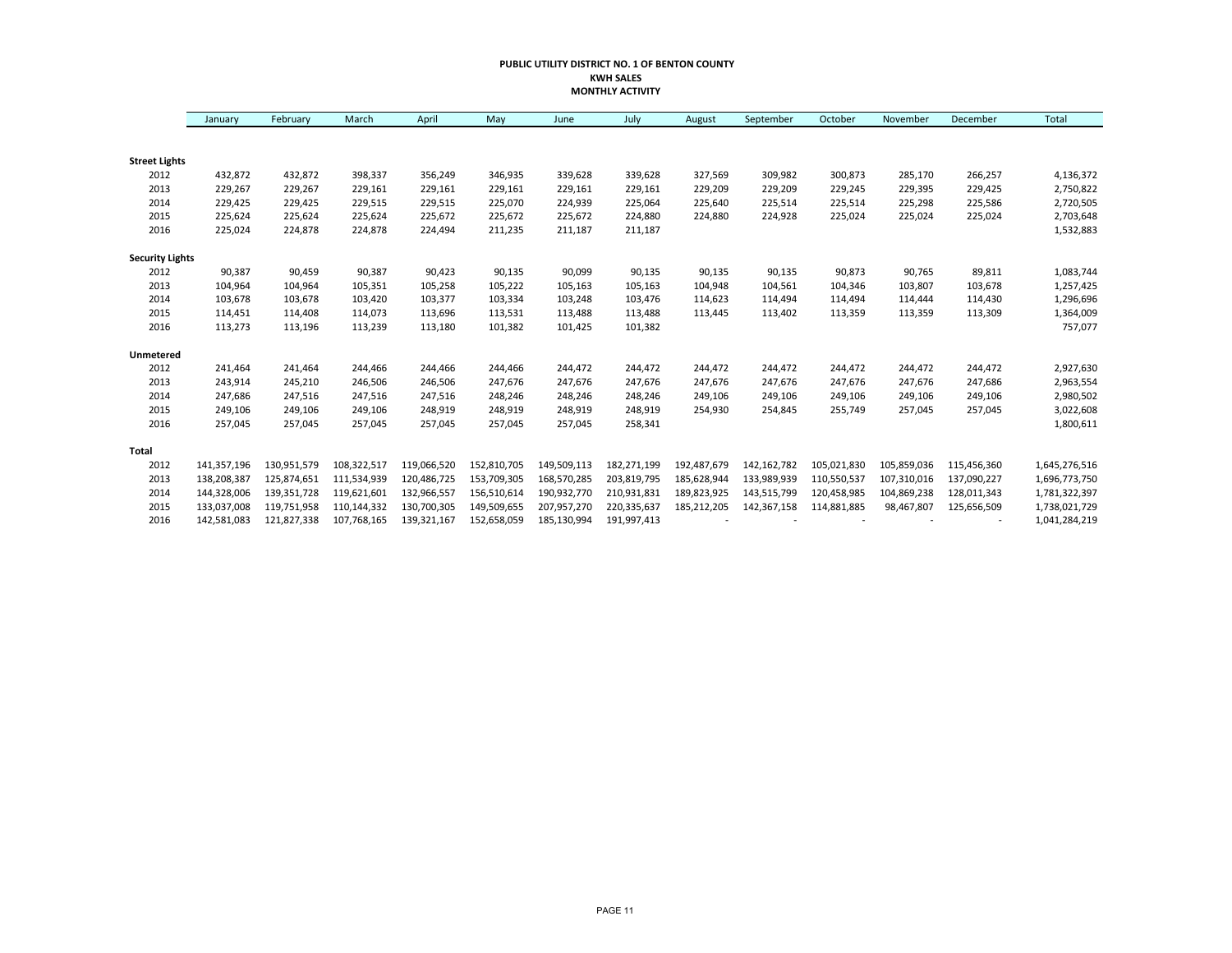## **PUBLIC UTILITY DISTRICT NO. 1 OF BENTON COUNTY CAPITAL ADDITIONS AND RETIREMENTS CURRENT MONTH**

|                                                                            | <b>BALANCE</b>           |                          |                          | <b>BALANCE</b>           |
|----------------------------------------------------------------------------|--------------------------|--------------------------|--------------------------|--------------------------|
|                                                                            | 6/30/2016                | <b>ADDITIONS</b>         | <b>RETIREMENTS</b>       | 7/31/2016                |
|                                                                            |                          |                          |                          |                          |
| <b>INTANGIBLE PLANT:</b><br>Organizations                                  | \$28,379                 | \$0                      | \$0                      | \$28,379                 |
| Franchises & Consents                                                      | 10,022                   |                          |                          | 10,022                   |
| Miscellaneous & Intangible Plant                                           | 29,078                   | $\overline{\phantom{a}}$ | $\overline{\phantom{a}}$ | 29,078                   |
| <b>TOTAL</b>                                                               | 67,480                   |                          |                          | 67,480                   |
|                                                                            |                          |                          |                          |                          |
| <b>GENERATION PLANT:</b>                                                   |                          |                          |                          |                          |
| Land & Land Rights                                                         |                          |                          |                          |                          |
| Structures & Improvements                                                  | 1,141,911                |                          |                          | 1,141,911                |
| Fuel Holders & Accessories                                                 |                          |                          |                          |                          |
| <b>Other Electric Generation</b>                                           | 614,104                  | 155,058                  |                          | 769,162                  |
| <b>Accessory Electric Equipment</b><br>Miscellaneous Power Plant Equipment |                          |                          |                          |                          |
| <b>TOTAL</b>                                                               | 1,756,015                | 155,058                  |                          | 1,911,073                |
|                                                                            |                          |                          |                          |                          |
| <b>TRANSMISSION PLANT:</b>                                                 |                          |                          |                          |                          |
| Land & Land Rights                                                         | 156,400                  |                          |                          | 156,400                  |
| Clearing Land & Right Of Ways                                              | 25,544                   |                          |                          | 25,544                   |
| <b>Transmission Station Equipment</b>                                      | 832,047                  |                          |                          | 832,047                  |
| <b>Towers &amp; Fixtures</b>                                               | (186)                    | 186                      |                          | (0)                      |
| Poles & Fixtures                                                           | 3,976,615                |                          |                          | 3,976,615                |
| Overhead Conductor & Devices                                               | 3,021,163                |                          |                          | 3,021,163                |
| <b>TOTAL</b>                                                               | 8,011,583                | 186                      |                          | 8,011,769                |
|                                                                            |                          |                          |                          |                          |
| <b>DISTRIBUTION PLANT:</b>                                                 |                          |                          |                          |                          |
| Land & Land Rights                                                         | 1,695,394                | 2,147                    |                          | 1,697,541                |
| Structures & Improvements                                                  | 295,502                  |                          |                          | 295,502                  |
| <b>Station Equipment</b>                                                   | 39,374,790               | 16,570                   |                          | 39,391,360               |
| Poles, Towers & Fixtures                                                   | 19,191,636               | 13,576                   | (13, 729)                | 19,191,484               |
| Overhead Conductor & Devices                                               | 12,290,400               | 14,380                   | (7, 420)                 | 12,297,360               |
| <b>Underground Conduit</b>                                                 | 32,829,664               | 84,553<br>52,862         |                          | 32,914,217               |
| Underground Conductor & Devices<br><b>Line Transformers</b>                | 42,960,105<br>28,924,949 | 79,690                   | (70, 532)                | 43,012,967<br>28,934,106 |
| Services-Overhead                                                          | 2,986,511                | 4,595                    | (5,251)                  | 2,985,855                |
| Services-Underground                                                       | 19,018,260               | 48,512                   | (3, 167)                 | 19,063,606               |
| Meters                                                                     | 10,777,632               | 92,258                   |                          | 10,869,890               |
| Security Lighting                                                          | 874,326                  |                          | (1,692)                  | 872,634                  |
| <b>Street Lighting</b>                                                     | 760,005                  |                          |                          | 760,005                  |
| <b>SCADA System</b>                                                        | 2,236,768                | 5,373                    |                          | 2,242,141                |
| <b>TOTAL</b>                                                               | 214,215,941              | 414,517                  | (101, 790)               | 214,528,668              |
|                                                                            |                          |                          |                          |                          |
| <b>GENERAL PLANT:</b>                                                      |                          |                          |                          |                          |
| Land & Land Rights                                                         | 1,130,759                |                          |                          | 1,130,759                |
| Structures & Improvements                                                  | 18,259,017               | (6,827)                  |                          | 18,252,191               |
| Information Systems & Technology                                           | 16,281,316               | 177,582                  |                          | 16,458,898               |
| <b>Transportation Equipment</b>                                            | 7,324,621                |                          |                          | 7,324,621                |
| <b>Stores Equipment</b>                                                    | 54,108                   |                          |                          | 54,108                   |
| Tools, Shop & Garage Equipment                                             | 461,913                  |                          |                          | 461,913                  |
| Laboratory Equipment                                                       | 475,876                  | 13,259                   |                          | 489,135                  |
| <b>Communication Equipment</b>                                             | 2,410,140                | 610                      |                          | 2,410,750                |
| <b>Broadband Equipment</b><br>Miscellaneous Equipment                      | 19,053,544<br>1,168,910  | 44,122                   |                          | 19,097,665<br>1,168,910  |
| <b>Other Capitalized Costs</b>                                             | 10,933,920               | 115,541                  | (5,000)                  | 11,044,461               |
| <b>TOTAL</b>                                                               | 77,554,123               | 344,287                  | (5,000)                  | 77,893,411               |
|                                                                            |                          |                          |                          |                          |
| TOTAL ELECTRIC PLANT ACCOUNTS                                              | 301,605,142              | 914,048                  | (106, 790)               | 302,412,400              |
| <b>PLANT HELD FOR FUTURE USE</b>                                           | 388,589                  |                          |                          | 388,589                  |
| <b>CONSTRUCTION WORK IN PROGRESS</b>                                       | 4,251,842                | 93,438                   |                          | 4,345,280                |
| <b>TOTAL CAPITAL</b>                                                       | \$306,245,574            | \$1,007,486              | (\$106,790)              | \$307,146,269            |
|                                                                            |                          |                          |                          |                          |

**\$1,029,816 Budget**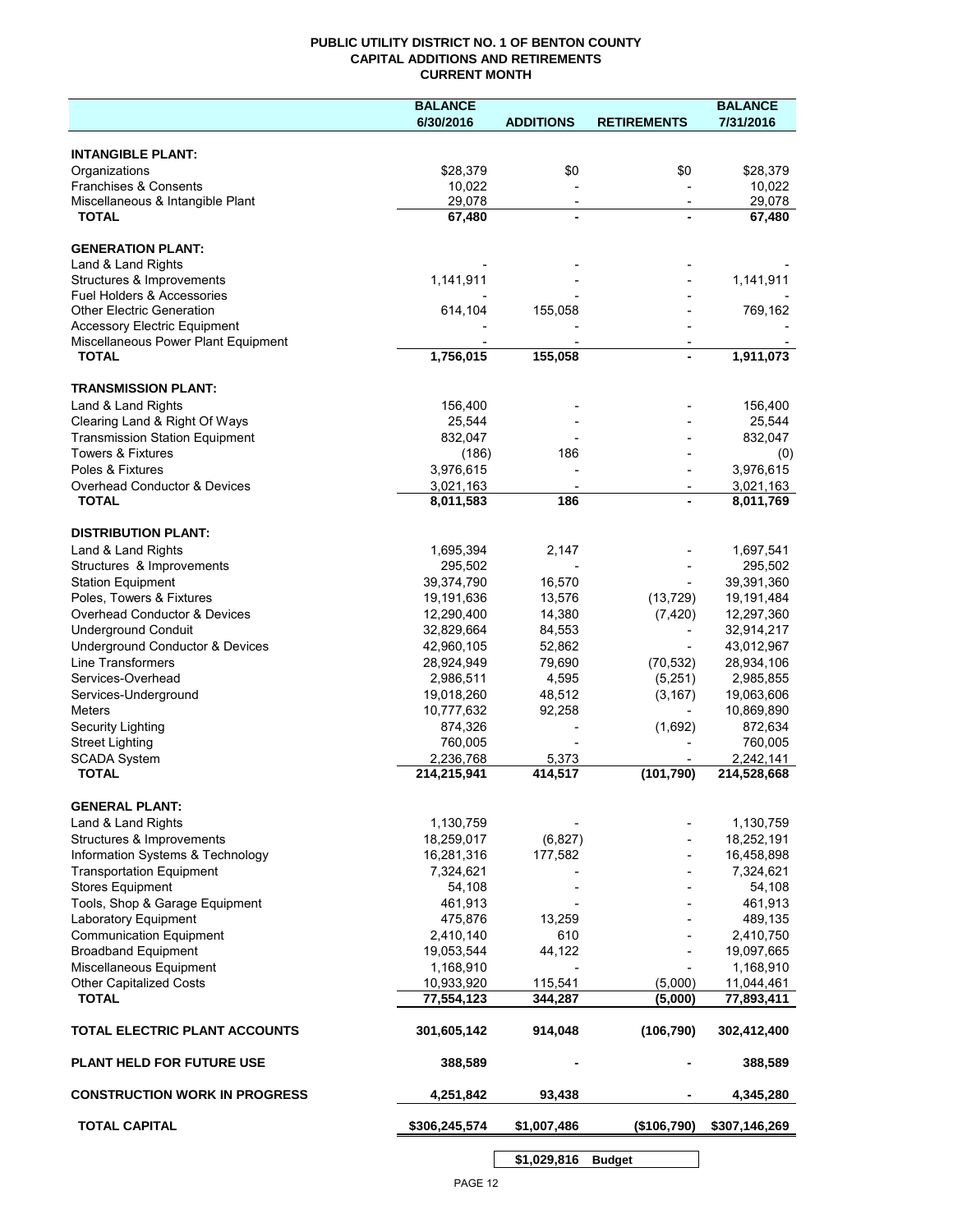## **PUBLIC UTILITY DISTRICT NO. 1 OF BENTON COUNTY CAPITAL ADDITIONS AND RETIREMENTS YEAR TO DATE**

|                                                  | <b>BALANCE</b>         |                          |                    | <b>BALANCE</b>     |
|--------------------------------------------------|------------------------|--------------------------|--------------------|--------------------|
|                                                  | 12/31/2015             | <b>ADDITIONS</b>         | <b>RETIREMENTS</b> | 7/31/2016          |
|                                                  |                        |                          |                    |                    |
| <b>INTANGIBLE PLANT:</b>                         |                        |                          |                    |                    |
| Organizations                                    | \$28,379               | \$0                      | \$0                | \$28,379<br>10,022 |
| Franchises & Consents                            | 10,022                 |                          |                    |                    |
| Miscellaneous & Intangible Plant<br><b>TOTAL</b> | 29,078<br>67,480       | $\overline{\phantom{a}}$ |                    | 29,078<br>67,480   |
|                                                  |                        |                          |                    |                    |
| <b>GENERATION PLANT:</b>                         |                        |                          |                    |                    |
| Land & Land Rights                               |                        |                          |                    |                    |
| Structures & Improvements                        | 1,141,911              |                          |                    | 1,141,911          |
| Fuel Holders & Accessories                       |                        |                          |                    |                    |
| <b>Other Electric Generation</b>                 | 612,954                | 156,208                  |                    | 769,162            |
| <b>Accessory Electric Equipment</b>              |                        |                          |                    |                    |
| Miscellaneous Power Plant Equipment              |                        |                          |                    |                    |
| <b>TOTAL</b>                                     | 1,754,865              | 156,208                  |                    | 1,911,073          |
|                                                  |                        |                          |                    |                    |
| <b>TRANSMISSION PLANT:</b>                       |                        |                          |                    |                    |
| Land & Land Rights                               | 156,400                |                          |                    | 156,400            |
| Clearing Land & Right Of Ways                    | 25,544                 |                          |                    | 25,544             |
| <b>Transmission Station Equipment</b>            | 832,047                |                          |                    | 832,047            |
| <b>Towers &amp; Fixtures</b>                     |                        |                          |                    |                    |
| Poles & Fixtures                                 | 3,976,615              |                          |                    | 3,976,615          |
| Overhead Conductor & Devices<br><b>TOTAL</b>     | 3,021,163<br>8,011,769 | $\overline{\phantom{a}}$ |                    | 3,021,163          |
|                                                  |                        |                          |                    | 8,011,769          |
| <b>DISTRIBUTION PLANT:</b>                       |                        |                          |                    |                    |
| Land & Land Rights                               | 1,647,358              | 50,184                   |                    | 1,697,541          |
| Structures & Improvements                        | 295,502                |                          |                    | 295,502            |
| <b>Station Equipment</b>                         | 38,501,024             | 890,336                  |                    | 39,391,360         |
| Poles, Towers & Fixtures                         | 19,146,903             | 390,706                  | (346, 126)         | 19,191,484         |
| Overhead Conductor & Devices                     | 12, 171, 352           | 353,309                  | (227, 301)         | 12,297,360         |
| <b>Underground Conduit</b>                       | 32,354,579             | 569,963                  | (10, 325)          | 32,914,217         |
| Underground Conductor & Devices                  | 42,358,742             | 811,070                  | (156, 846)         | 43,012,967         |
| Line Transformers                                | 28,649,834             | 354,804                  | (70, 532)          | 28,934,106         |
| Services-Overhead                                | 2,947,438              | 48,919                   | (10, 501)          | 2,985,855          |
| Services-Underground                             | 18,693,802             | 376,137                  | (6, 333)           | 19,063,606         |
| <b>Meters</b>                                    | 10,521,345             | 348,545                  |                    | 10,869,890         |
| Security Lighting                                | 873,950                | 5,758                    | (7,074)            | 872,634            |
| <b>Street Lighting</b>                           | 760,005                |                          |                    | 760,005            |
| <b>SCADA System</b>                              | 2,065,754              | 176,387                  |                    | 2,242,141          |
| <b>TOTAL</b>                                     | 210,987,589            | 4,376,117                | (835,039)          | 214,528,668        |
| <b>GENERAL PLANT:</b>                            |                        |                          |                    |                    |
| Land & Land Rights                               | 1,130,759              |                          |                    | 1,130,759          |
| Structures & Improvements                        | 18,252,191             |                          |                    | 18,252,191         |
| Information Systems & Technology                 | 16,060,948             | 397,949                  |                    | 16,458,898         |
| <b>Transportation Equipment</b>                  | 7,324,428              | 193                      |                    | 7,324,621          |
| <b>Stores Equipment</b>                          | 54,108                 |                          |                    | 54,108             |
| Tools, Shop & Garage Equipment                   | 454,973                | 6,940                    |                    | 461,913            |
| Laboratory Equipment                             | 535,877                | (46, 742)                |                    | 489,135            |
| <b>Communication Equipment</b>                   | 2,402,011              | 8,739                    |                    | 2,410,750          |
| <b>Broadband Equipment</b>                       | 18,604,205             | 493,461                  |                    | 19,097,665         |
| Miscellaneous Equipment                          | 1,168,910              |                          |                    | 1,168,910          |
| Other Capitalized Costs                          | 11,735,136             | 541,651                  | (1,232,326)        | 11,044,461         |
| <b>TOTAL</b>                                     | 77,723,546             | 1,402,191                | (1, 232, 326)      | 77,893,411         |
| TOTAL ELECTRIC PLANT ACCOUNTS                    | 298,545,249            | 5,934,516                | (2,067,365)        | 302,412,400        |
| <b>PLANT HELD FOR FUTURE USE</b>                 | 388,589                |                          |                    | 388,589            |
| <b>CONSTRUCTION WORK IN PROGRESS</b>             | 2,745,647              | 1,599,633                |                    | 4,345,280          |
| <b>TOTAL CAPITAL</b>                             | \$301,679,484          | \$7,534,150              | (\$2,067,365)      | \$307,146,269      |
|                                                  |                        |                          |                    |                    |
|                                                  |                        | \$8,200,607              | <b>Budget</b>      |                    |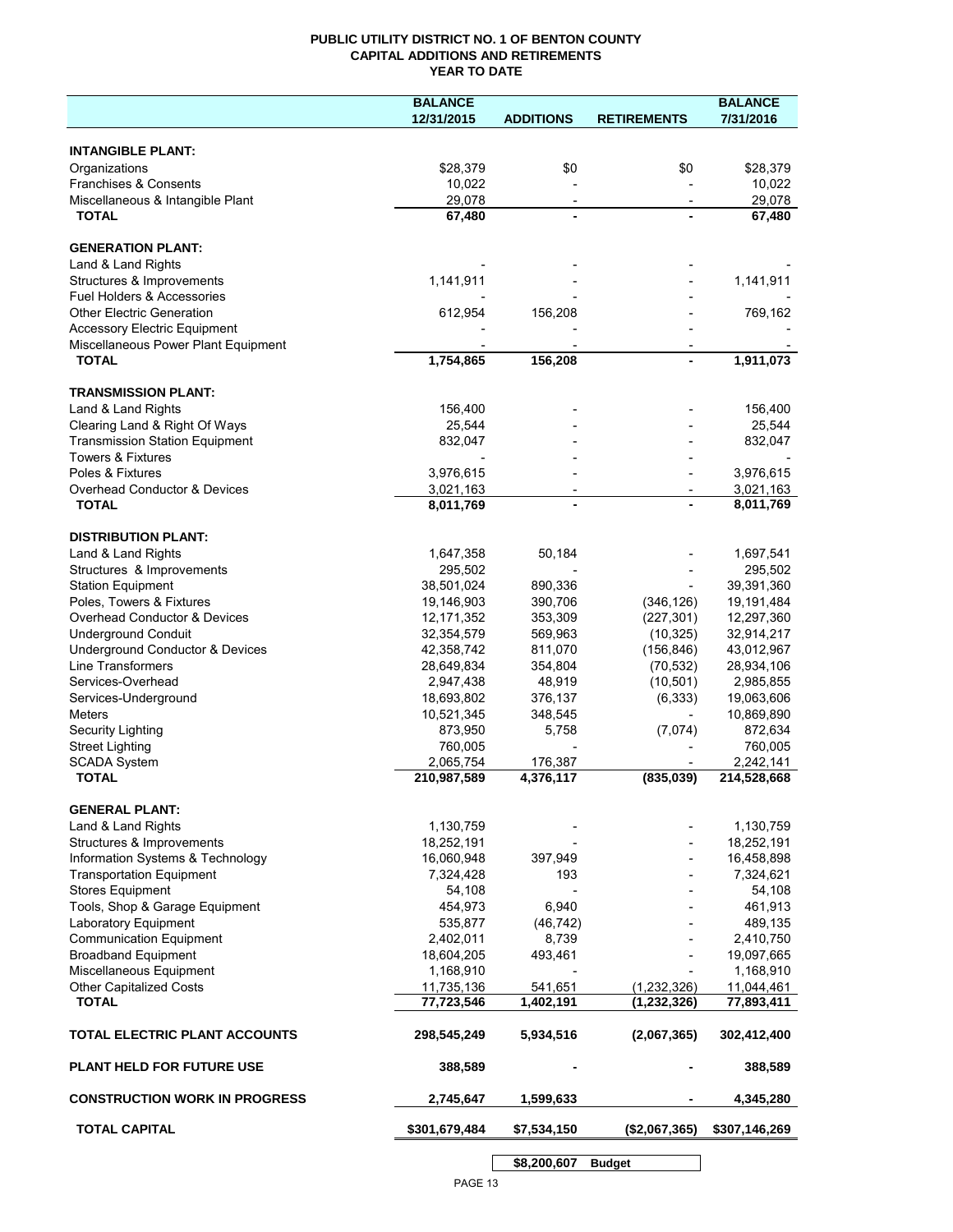## **PUBLIC UTILITY DISTRICT NO. 1 OF BENTON COUNTY STATEMENT OF CASH FLOWS**

|                                                                                                | <b>YTD</b><br>7/3/2016       | <b>Monthly</b><br>7/3/2016 |
|------------------------------------------------------------------------------------------------|------------------------------|----------------------------|
|                                                                                                |                              |                            |
| <b>CASH FLOWS FROM OPERATING ACTIVITIES</b>                                                    |                              |                            |
| Cash Received from Customers and Counterparties                                                | \$79,702,619                 | \$12,089,325               |
| Cash Paid to Suppliers and Counterparties                                                      | (57, 147, 243)               | (7,672,428)<br>(1,070,577) |
| Cash Paid to Employees<br><b>Taxes Paid</b>                                                    | (8,066,506)<br>(8, 542, 437) | (986, 399)                 |
| <b>Net Cash Provided by Operating Activities</b>                                               | 5,946,433                    | 2,359,921                  |
|                                                                                                |                              |                            |
|                                                                                                |                              |                            |
| <b>CASH FLOWS FROM NONCAPITAL FINANCING ACTIVITIES</b><br>Other Interest Expense               | (9,500)                      |                            |
| Net Cash Used by Noncapital Financing Activities                                               | (9,500)                      |                            |
|                                                                                                |                              |                            |
| <b>CASH FLOWS FROM CAPITAL AND RELATED FINANCING ACTIVITIES</b>                                |                              |                            |
| <b>Acquisition of Capital Assets</b>                                                           | (7,427,930)                  | (917, 219)                 |
| Proceeds from Sale of Revenue Bonds<br>Cash Defeasance Principal and Interest                  |                              |                            |
| <b>Bond Principal Paid</b>                                                                     |                              |                            |
| <b>Bond Interest Paid</b>                                                                      | (1, 157, 145)                |                            |
| <b>Capital Contributions</b>                                                                   | 705,439                      | 33,184                     |
| Sale of Assets                                                                                 | 47,122                       |                            |
| Net Cash Used by Capital and Related Financing Activities                                      | (7,832,514)                  | (884, 035)                 |
| <b>CASH FLOWS FROM INVESTING ACTIVITIES</b>                                                    |                              |                            |
| Interest Income                                                                                | 186,645                      | 27,445                     |
| Proceeds from Sale of Investments                                                              | 5,987,042                    | 1,989,542                  |
| Purchase of Investments                                                                        |                              |                            |
| Joint Venture Net Revenue (Expense)<br><b>Net Cash Provided by Investing Activities</b>        | 6,173,687                    | 2,016,987                  |
|                                                                                                |                              |                            |
| <b>NET INCREASE (DECREASE) IN CASH</b>                                                         | 4,278,106                    | 3,492,873                  |
| <b>CASH BALANCE, BEGINNING</b>                                                                 | \$28,597,032                 | \$29,382,265               |
| <b>CASH BALANCE, ENDING</b>                                                                    | \$32,875,138                 | \$32,875,138               |
|                                                                                                |                              |                            |
| <b>RECONCILIATION OF NET OPERATING INCOME TO NET</b>                                           |                              |                            |
| <b>CASH PROVIDED BY OPERATING ACTIVITIES</b>                                                   |                              |                            |
| <b>Net Operating Revenues</b>                                                                  | \$398,504                    | \$1,189,802                |
|                                                                                                |                              |                            |
| Adjustments to reconcile net operating income to net cash<br>provided by operating activities: |                              |                            |
| Depreciation & Amortization                                                                    | 8,052,982                    | 1,123,931                  |
| <b>Unbilled Revenues</b>                                                                       | 900,000                      | (500,000)                  |
| Misellaneous Other Revenue & Receipts                                                          | 11,910                       | 25                         |
| <b>GASB 68 Pension Expense</b>                                                                 |                              |                            |
| Decrease (Increase) in Accounts Receivable                                                     | (3,271,819)                  | (810, 150)                 |
| Decrease (Increase) in BPA Prepay Receivable<br>Decrease (Increase) in Inventories             | 350,000<br>(682,909)         | 50,000<br>(453, 206)       |
| Decrease (Increase) in Prepaid Expenses                                                        | 30,058                       | 4,650                      |
| Decrease (Increase) in Wholesale Power Receivable                                              | 698,456                      | (88, 209)                  |
| Decrease (Increase) in Miscellaneous Assets                                                    | (996)                        | (601)                      |
| Decrease (Increase) in Prepaid Expenses and Other Charges                                      | 1,856,375                    | 427,211                    |
| Decrease (Increase) in Deferred Derivative Outflows                                            | 1,066,796                    | 376,660                    |
| Increase (Decrease) in Deferred Derivative Inflows                                             | (1,518,976)                  | (379, 011)                 |
| Increase (Decrease) in Warrants Outstanding                                                    | 126,235                      | 212,162                    |
| Increase (Decrease) in Accounts Payable                                                        | 96,137                       | 1,323,091                  |
| Increase (Decrease) in Accrued Taxes Payable                                                   | (1,077,496)                  | 148,873                    |
| Increase (Decrease) in Customer Deposits<br>Increase (Decrease) in BPA Prepay Incentive Credit | 40,272<br>(94,066)           | (149)<br>(13, 438)         |
| Increase (Decrease) in Other Current Liabilities                                               | 167,650                      | 69,602                     |
| Increase (Decrease) in Other Credits                                                           | (1,202,680)                  | (321, 322)                 |
|                                                                                                |                              |                            |
| <b>Net Cash Provided by Operating Activities</b><br>PAGE 14                                    | \$5,946,433                  | \$2,359,921                |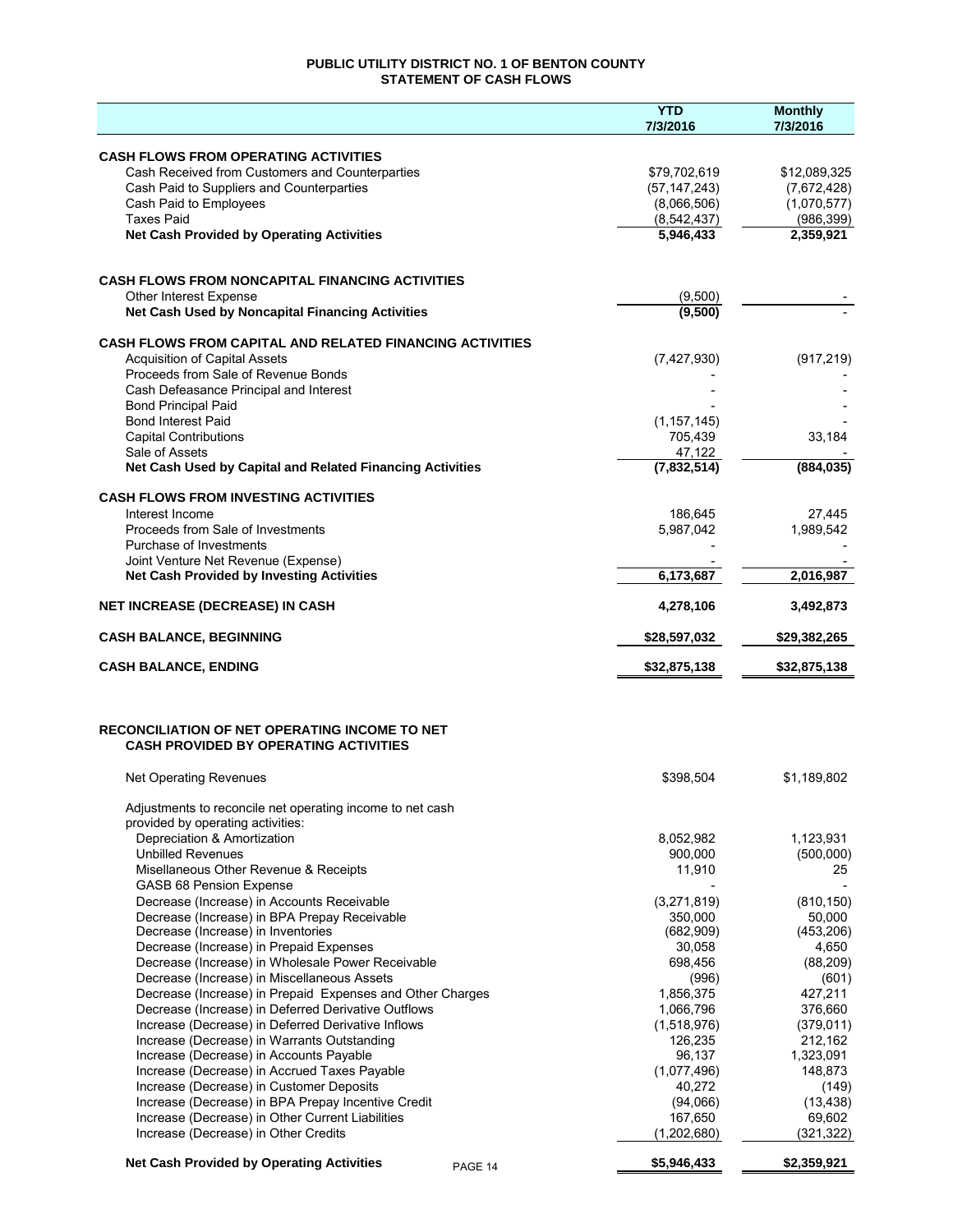## **PUBLIC UTILITY DISTRICT NO. 1 OF BENTON COUNTY WEATHER STATISTICS July 31, 2016**



| $10 - 91$ $N2$ |                                         |   |                          | <u>_</u> | ັບເ  | .     | ᠇୰     | ັບບບ   | $\overline{ }$ |      |    |   | ד טו,ו |  |
|----------------|-----------------------------------------|---|--------------------------|----------|------|-------|--------|--------|----------------|------|----|---|--------|--|
|                | <b>Cumulative CDDs in Billing Cycle</b> |   |                          |          |      |       |        |        |                |      |    |   |        |  |
| 2016           | $\overline{\phantom{a}}$                | - | $\overline{\phantom{a}}$ | 347      | .422 | 4.038 | 8.411  |        |                |      |    |   | 14.218 |  |
| 2015           | -                                       | - | $\sim$                   | 13       | 910  | .895  | 16.797 | 13.850 | 6.885          | .115 | 89 | - | 47.554 |  |
| 13-vr Ava      | $\sim$                                  | - | -                        | 13       | 699  | 3.264 | 9.836  | 13.155 | .180           | .576 | 62 | - | 35.783 |  |

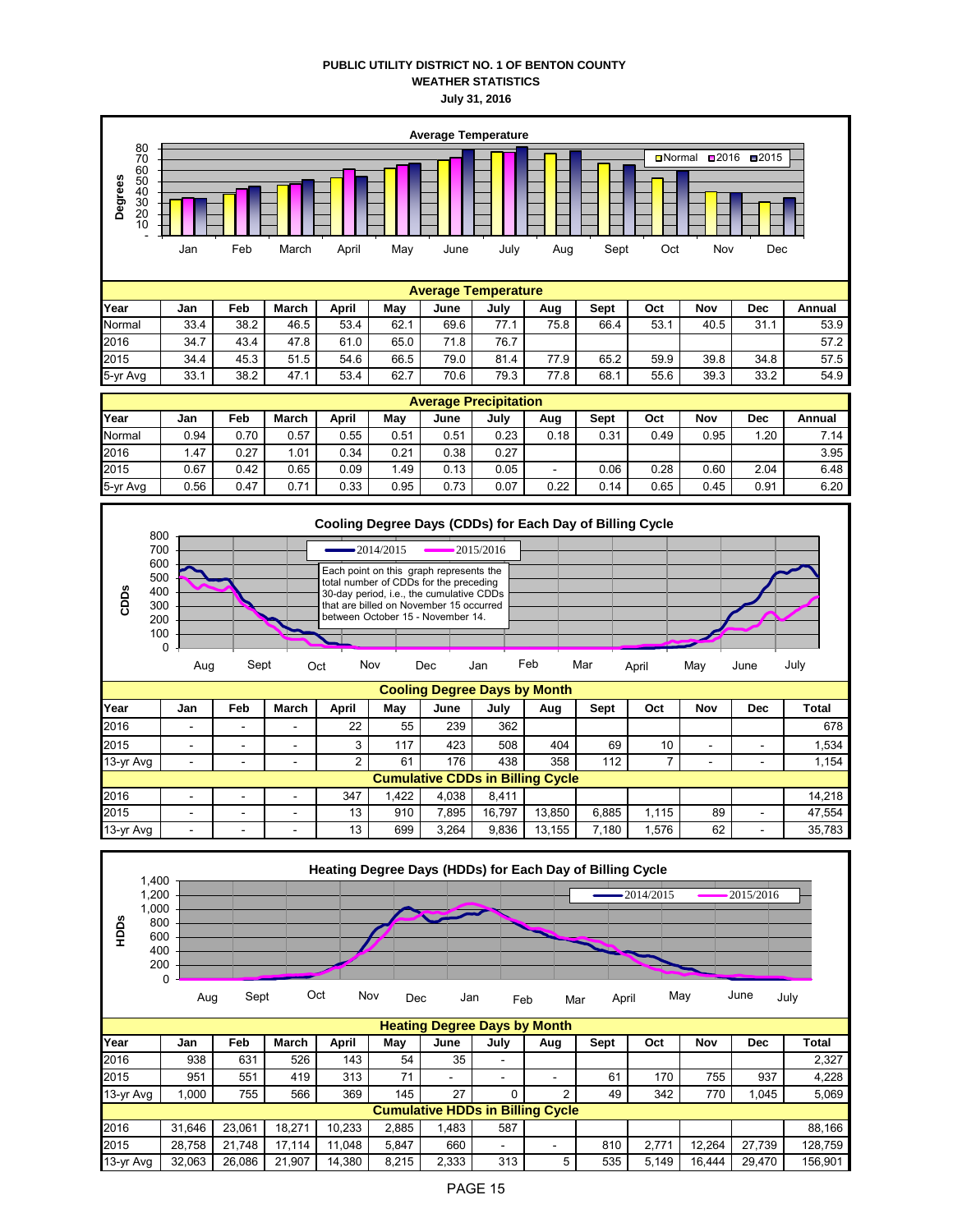#### **PUBLIC UTILITY DISTRICT NO. 1 OF BENTON COUNTY BROADBAND SUMMARY**

#### *July Highlights*

The Kennewick School District's new schools, Desert Hills Middle School and Sage Crest Elementary, were connected to fiber. City of Kennewick's new fire station on 10th Avenue was connected. Cherry Creek Mortgage also connected to the fiber network. AT&T on Quinault upgraded to 300Mbps and T-Mobile Terminal Drive location upgraded to 150Mbps. Colbalt Mortgage, now Caliber Home Loans, upgraded and renewed their contract. Kennewick General Hospital (Trios) disconnected two of their satellite facilities in the Southridge area now that the hospital is in the area.

|                                                                                                            | <b>ACTUALS</b>           |           |           |              |                          |                          |                  |                          |               |             |     |     |            |             |                                  |                             |
|------------------------------------------------------------------------------------------------------------|--------------------------|-----------|-----------|--------------|--------------------------|--------------------------|------------------|--------------------------|---------------|-------------|-----|-----|------------|-------------|----------------------------------|-----------------------------|
|                                                                                                            | 2016 Budget              | Jan       | Feb       | <b>March</b> | April                    | May                      | June             | July                     | <b>August</b> | <b>Sept</b> | Oct | Nov | <b>Dec</b> | <b>YTD</b>  | <b>Budget</b><br><b>Variance</b> | <b>Inception</b><br>to Date |
| <b>OPERATING REVENUES</b>                                                                                  |                          |           |           |              |                          |                          |                  |                          |               |             |     |     |            |             |                                  |                             |
| Ethernet                                                                                                   | 1,523,071                | \$99,559  | \$103,216 | \$104,672    | \$103,787                | \$104,283                | \$106,297        | \$107,135                |               |             |     |     |            | \$728,950   | 794,121                          |                             |
| Non-Recurring Charges                                                                                      | $\overline{\phantom{a}}$ | 1,800     | 3,000     | 1,000        | 1,000                    | 3,150                    | 1,500            | 650                      |               |             |     |     |            | \$12,100    | (12, 100)                        |                             |
| <b>TDM</b>                                                                                                 | 69,372                   | 5,781     | 5,781     | 5,781        | 5,781                    | 5,781                    | 5,781            | 5,781                    |               |             |     |     |            | 40,467      | 28,905                           |                             |
| Wireless                                                                                                   | 312                      | 26        | 26        | 26           | 26                       | 26                       | 26               | 26                       |               |             |     |     |            | 182         | 130                              |                             |
| Internet Transport Service                                                                                 | 123,540                  | 6,841     | 6,907     | 7,146        | 7,293                    | 5,606                    | 6,983            | 6,249                    |               |             |     |     |            | \$47,025    | 76,515                           |                             |
| <b>Fixed Wireless</b>                                                                                      | 82,779                   | 6,958     | 6,953     | 6,944        | 6,921                    | 6,842                    | 6,802            | 6,812                    |               |             |     |     |            | \$48,231    | 34,548                           |                             |
| Broadband Revenue - Other                                                                                  | 281,642                  | 43,595    | 43,405    | 43,102       | 43,088                   | 43,095                   | 42,712           | 43,055                   |               |             |     |     |            | \$302,053   | (20, 411)                        |                             |
| Subtotal                                                                                                   | 2,080,716                | 164,560   | 169,289   | 168,671      | 167,896                  | 168,783                  | 170,101          | 169,708                  |               |             |     |     |            | \$1,179,007 |                                  |                             |
| NoaNet Maintenance Revenue                                                                                 |                          |           | ٠         |              |                          |                          |                  |                          |               |             |     |     |            |             |                                  |                             |
| <b>Bad Debt Expense</b>                                                                                    |                          |           |           |              |                          |                          |                  |                          |               |             |     |     |            |             |                                  |                             |
| <b>Total Operating Revenues</b>                                                                            | 2,080,716                | 164,560   | 169,289   | 168,671      | 167,896                  | 168,783                  | 170,101          | 169,708                  |               |             |     |     |            | \$1,179,007 | 901,709                          | 15,371,553                  |
| <b>OPERATING EXPENSES</b>                                                                                  |                          |           |           |              |                          |                          |                  |                          |               |             |     |     |            |             |                                  |                             |
| Marketing & Business Development                                                                           |                          |           | $\sim$    |              | $\sim$                   |                          |                  | $\sim$                   |               |             |     |     |            |             |                                  |                             |
| <b>General Expenses</b>                                                                                    | 309,785                  | 13,401    | 47,476    | 70,716       | 75,674                   | 67,593                   | 69,672           | 75,626                   |               |             |     |     |            | \$420,158   | (110, 373)                       |                             |
| Other Maintenance                                                                                          | 141,758                  | 1,360     | 2,106     | 12,586       | 2,539                    | 20,362                   | 9,552            | 7,277                    |               |             |     |     |            | \$55,781    | 85,977                           |                             |
| NOC Maintenance                                                                                            | 391,428                  |           | 161       | $\sim$       | ٠                        | $\sim$                   | 102              | $\overline{\phantom{a}}$ |               |             |     |     |            | 263.59      | 391,164                          |                             |
| Wireless Maintenance                                                                                       | $\overline{\phantom{a}}$ | 10,763    | 1,893     | 243          | $\overline{\phantom{a}}$ | $\overline{\phantom{a}}$ | ٠                | $\overline{\phantom{a}}$ |               |             |     |     |            | \$12,899    | (12, 899)                        |                             |
| Subtotal                                                                                                   | 842,971                  | 25,524    | 51,636    | 83,545       | 78,214                   | 87,954                   | 79,326           | 82.902                   |               |             |     |     |            | \$489,101   | 353,870                          | 9,353,606                   |
| NoaNet Maintenance Expense                                                                                 |                          | $\sim$    | $\sim$    | $\sim$       | $\tilde{\phantom{a}}$    | $\sim$                   | $\sim$           | $\bar{a}$                |               |             |     |     |            | \$0         | $\blacksquare$                   |                             |
| Depreciation                                                                                               | 886,520                  | 97,106    | 93,729    | 82,045       | 81,893                   | 79,778                   | 79,977           | 81,863                   |               |             |     |     |            | \$596,391   | 290,129                          | 9,406,942                   |
| <b>Total Operating Expenses</b>                                                                            | 1,729,491                | 122,630   | 145,365   | 165,590      | 160,106                  | 167,733                  | 159,303          | 164,765                  |               |             |     |     |            | \$1,085,492 | 643,999                          | 18,760,548                  |
| <b>OPERATING INCOME (LOSS)</b>                                                                             | 351,225                  | 41,929    | 23,925    | 3,081        | 7,790                    | 1,050                    | 10,798           | 4,943                    |               |             |     |     |            | \$93,515    | 257,710                          | (3,388,995)                 |
| <b>NONOPERATING REVENUES &amp; EXPENSES</b><br>Internal Interest due to Power Business Unit <sup>(1)</sup> | (362, 982)               | (30, 136) | (29, 831) | (29, 749)    | (29, 801)                | (29, 522)                | (29, 330)        | (29, 199)                |               |             |     |     |            | (\$207,568) | 155,414                          | (5,782,176)                 |
| <b>CAPITAL CONTRIBUTIONS</b><br>Contributions in Aid of Broadband<br><b>BTOP</b>                           | 10,000                   | 8,200     | 27,550    |              | 98                       | 6,865                    | 44,354<br>$\sim$ | 98                       |               |             |     |     |            | \$87,164    | 77,164<br>$\blacksquare$         | 4,783,593<br>2,282,671      |
| <b>INTERNAL NET INCOME (LOSS)</b>                                                                          | (\$1,757)                | \$19,993  | 21,644    | (26, 668)    | (21, 914)                | (21, 607)                | 25,822           | (24, 158)                |               |             |     |     |            | (\$26,888)  | \$490,288                        | (2, 104, 907)               |
| <b>NOANET COSTS</b>                                                                                        |                          |           |           |              |                          |                          |                  |                          |               |             |     |     |            |             |                                  |                             |
| <b>Member Assessments</b>                                                                                  |                          |           |           |              | $\sim$                   |                          |                  |                          |               |             |     |     |            |             |                                  | \$3,159,092                 |
| Membership Support                                                                                         |                          | 86        |           | 54           | 782                      | 173                      | 457              |                          |               |             |     |     |            | \$1,551     |                                  | 114,924                     |
| <b>Total NoaNet Costs</b>                                                                                  |                          | 85.67     |           | 53.50        | 782                      | 173                      | 457.13           |                          |               |             |     |     |            | \$1,551     | (\$1,551)                        | \$3,274,016                 |
|                                                                                                            |                          |           |           |              |                          |                          |                  |                          |               |             |     |     |            |             |                                  |                             |
| <b>CAPITAL EXPENDITURES</b>                                                                                | \$924,936                | \$5,392   | \$31,275  | \$57,973     | \$106,196                | (\$5,763)                | \$113,600        | \$8,111                  |               |             |     |     |            | \$316,785   | \$608,151                        | \$20,158,605                |
| NET CASH (TO)/FROM BROADBAND <sup>(2)</sup>                                                                | \$322,809 \$141,758      |           | 113,928   | 27,100       | (17, 198)                | 93,283                   | 21,072           | 78,792                   |               |             |     |     |            | \$458,734   |                                  | (\$10,348,410)              |

| Value of Internal Usage of Fiber |           |        |        |        |        |        |        |        |  |        |        |
|----------------------------------|-----------|--------|--------|--------|--------|--------|--------|--------|--|--------|--------|
| <b>Administrative Services</b>   | 72,000    | 6,000  | 6,00   | 6,000  | 6.000  | 6,000  | 6,000  | 6,000  |  |        | 42,000 |
| <b>SCADA Services</b>            | 78.000    | 6.500  | 6.500  | 6.500  | 6.500  | 6.500  | 7.000  | 7,000  |  |        | 46.500 |
| <b>Total Avoided Costs</b>       | \$150,000 | 12,500 | 12,500 | 12,500 | 12.500 | 12,500 | 13.000 | 13,000 |  | $\sim$ | 88,500 |

(1) Internal interest budget is estimated based on cash flow projections (an interest rate of 3.6% is being used).

(2) Includes excess of revenues over operating costs, capital expenditures and NoaNet assessments; excludes depreciation and internal interest to Electric System